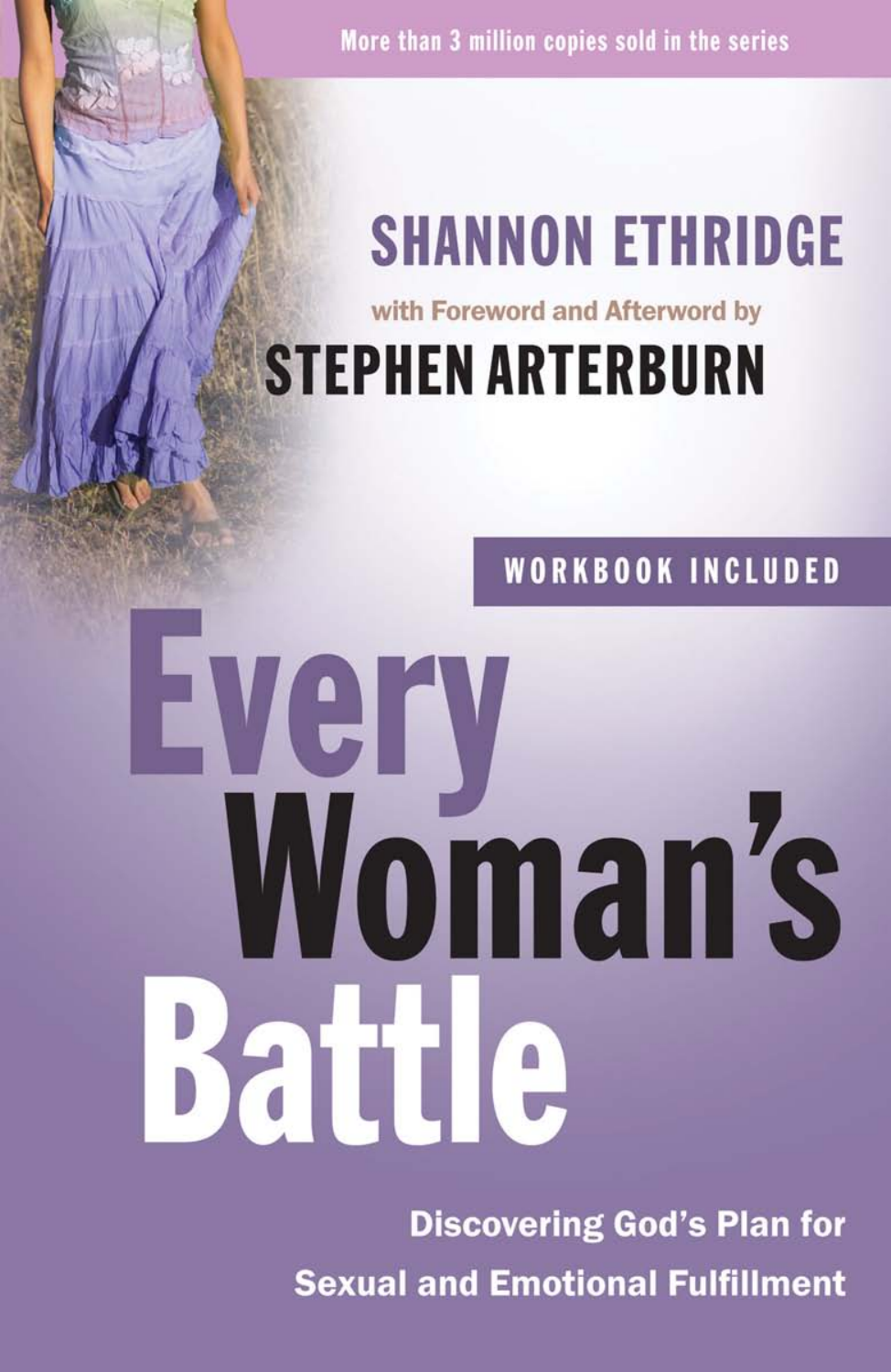## SHANNON ETHRIDGE

with Foreword and Afterword by

### STEPHEN ARTERBURN

#### WORKBOOK INCLUDED

# Every Woman's Battle

Discovering God's Plan for Sexual and Emotional Fulfillment

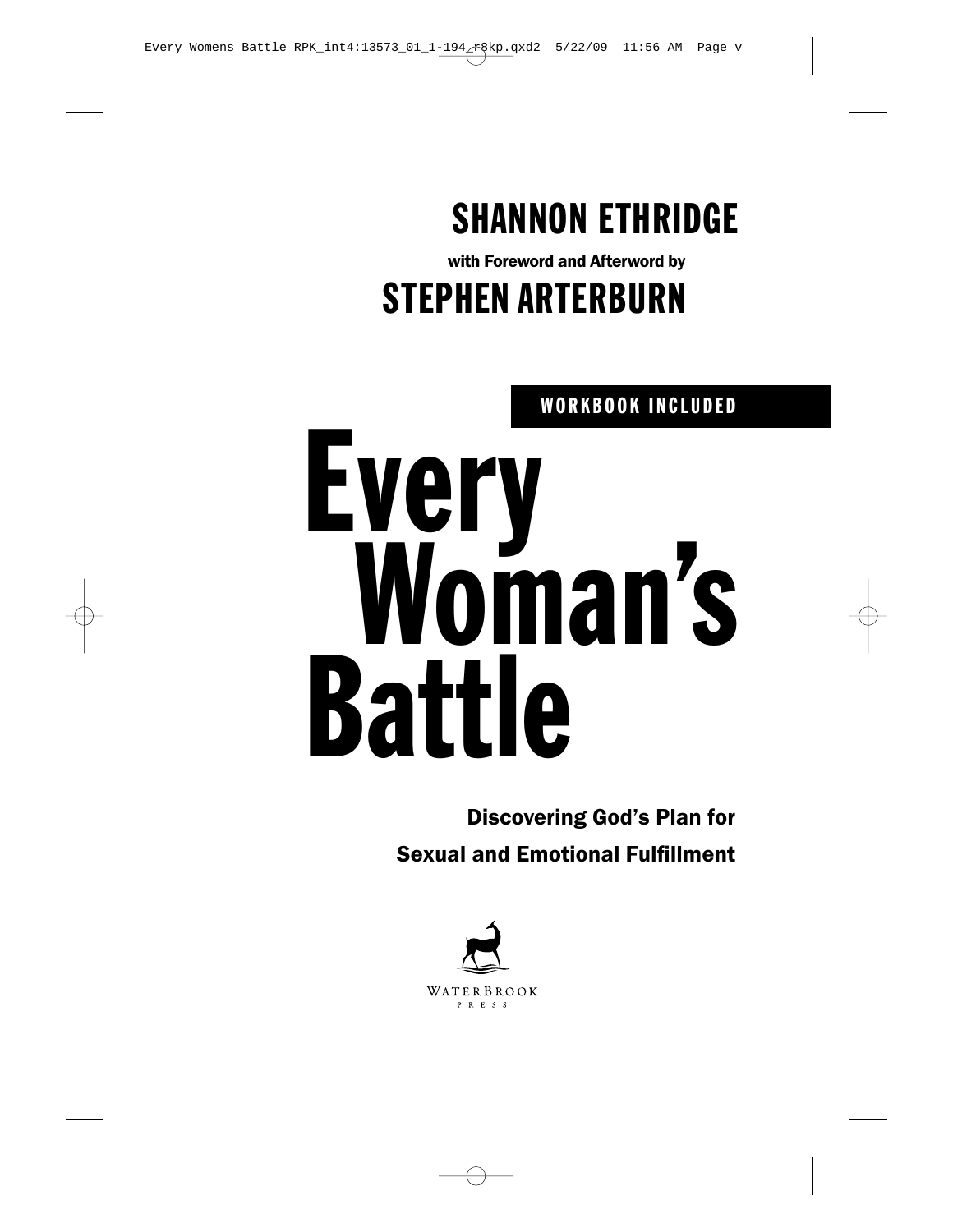EVERY WOMAN'S BATTLE PUBLISHED BY WATERBROOK PRESS 12265 Oracle Boulevard, Suite 200 Colorado Springs, CO 80921

Excerpted from Every Woman's Battle by Shannon Ethridge Copyright © 2003 by Shannon Ethridge. Excerpted by permission of WaterBrook Press, a division of Random House, Inc. All rights reserved. No part of this excerpt may be reproduced or reprinted without permission in writing from the publisher.

All Scripture quotations, unless otherwise indicated, are taken from the Holy Bible, New International Version®. NIV®. Copyright © 1973, 1978, 1984 by International Bible Society. Used by permission of Zondervan Publishing House. All rights reserved. Scripture quotations marked (TLB) are taken from The Living Bible, copyright © 1971. Used by permission of Tyndale House Publishers Inc., Wheaton, Illinois 60189. All rights reserved. Scripture quotations marked (MSG) are taken from The Message by Eugene H. Peterson. Copyright © 1993, 1994, 1995, 1996, 2000, 2001, 2002. Used by permission of NavPress Publishing Group. All rights reserved. Scripture quotations marked (NLT) are taken from the Holy Bible, New Living Translation, copyright © 1996. Used by permission of Tyndale House Publishers Inc., Wheaton, Illinois 60189. All rights reserved. Scripture quotations marked (NRSV) are from the New Revised Standard Version of the Bible, copyright © 1989 by the Division of Christian Education of the National Council of the Churches of Christ in the USA. Used by permission. All rights reserved. Scripture quotations marked (RSV) are taken from the Revised Standard Version of the Bible, copyright © 1952 (2nd edition, 1971) by the Division of Christian Education of the National Council of the Churches of Christ in the USA. Used by permission. All rights reserved.

Names and facts from stories contained in this book have been changed, but the emotional and sexual struggles portrayed are true stories as related to the author through personal interviews, letters, or e-mails.

ISBN 978-0-307-45798-1

Copyright © 2003 by Shannon Ethridge

Published in association with the literary agency of Alive Communications Inc., 7680 Goddard Street, Suite 200, Colorado Springs, CO 80920, ww.alivecommunications.com.

All rights reserved. No part of this book may be reproduced or transmitted in any form or by any means, electronic or mechanical, including photocopying and recording, or by any information storage and retrieval system, without permission in writing from the publisher.

Published in the United States by WaterBrook Multnomah, an imprint of the Crown Publishing Group, a division of Random House Inc., New York.

WATERBROOK and its deer colophon are registered trademarks of Random House Inc.

Library of Congress Cataloging-in-Publication Data

Ethridge, Shannon.

Every woman's battle : discovering God's plan for sexual and emotional fulfillment / Shannon Ethridge.—1st ed.

p. cm. Includes bibliographical references. 1. Sex—Religious aspects—Christianity. 2. Love—Religious aspects—Christianity. 3. Women—Religious life. I. Title. BT708.E84 2003 241'.66—dc21

2003005867

Printed in the United States of America 2011

10 9 8 7 6 5 4 3

SPECIAL SALES

Most WaterBrook Multnomah books are available at special quantity discounts when purchased in bulk by corporations, organizations, and special-interest groups. Custom imprinting or excerpting can also be done to fit special needs. For information, please e-mail SpecialMarkets@WaterBrookMultnomah.com or call 1-800-603-7051.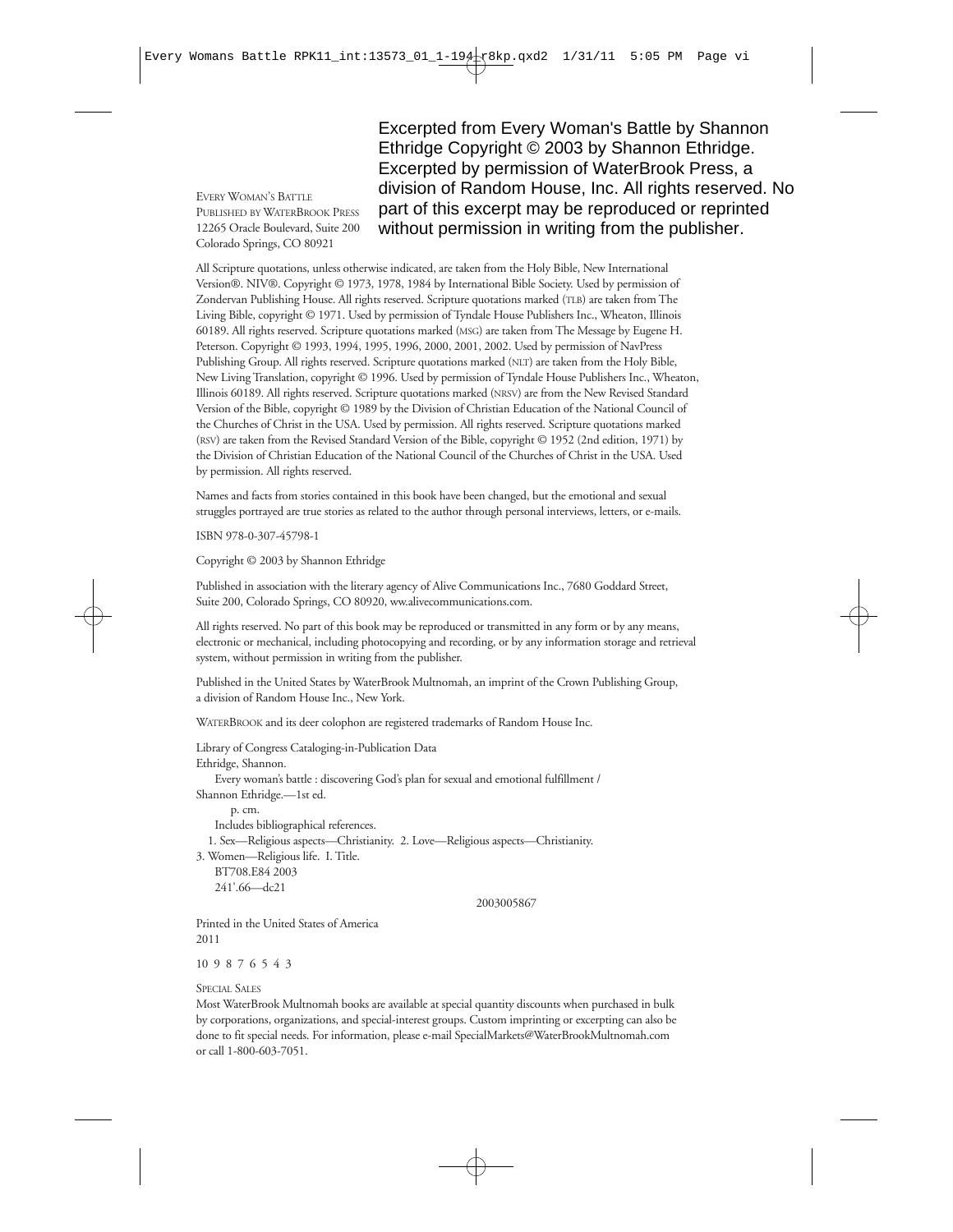*To my husband, Greg. Thank you for your obedience to God and your faith in me. Your love has been my strength and shield in the midst of every battle.*

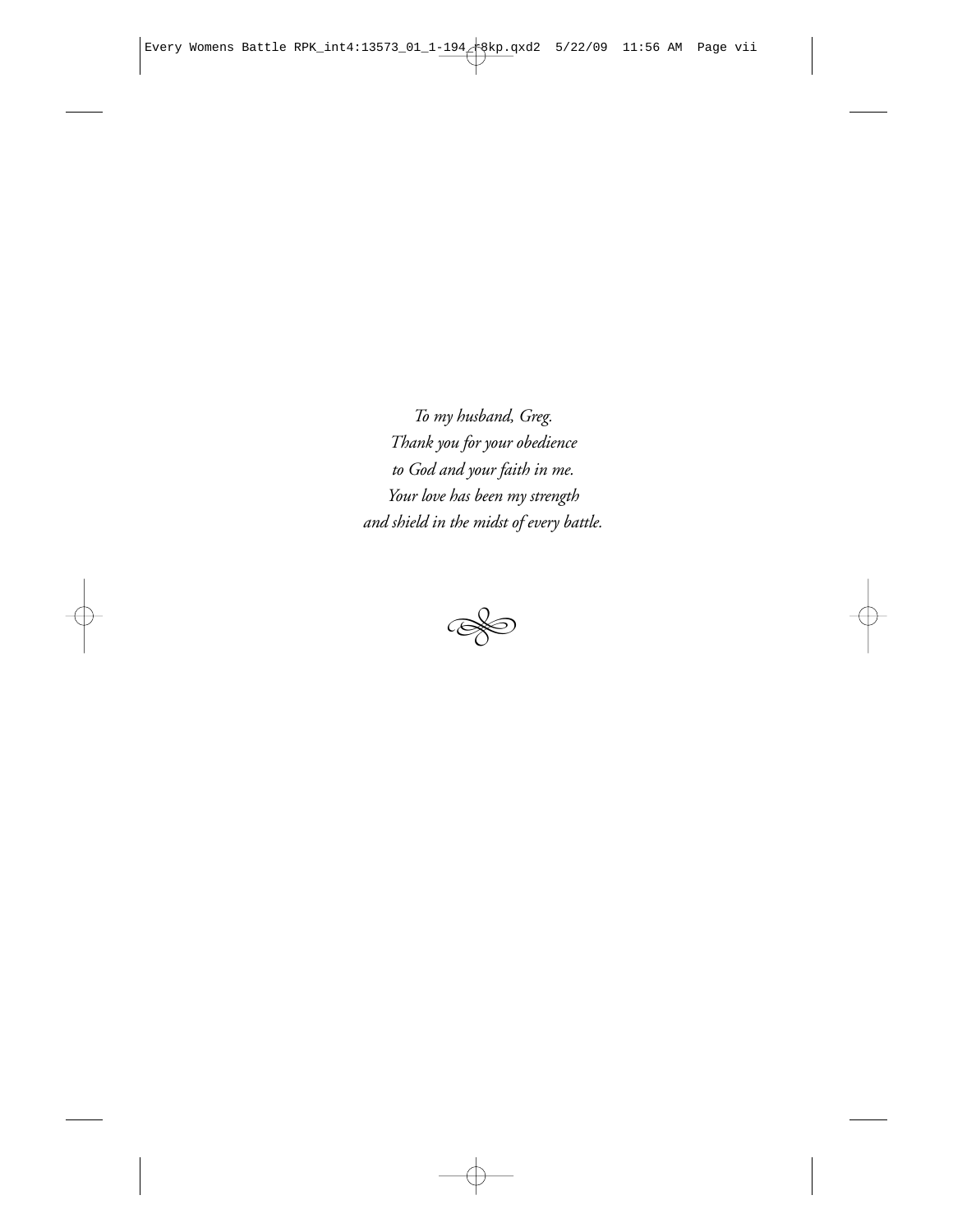#### contents

#### **Part I: Understanding Where We Are**

#### **Part II: Designing a New Defense**

#### **Part III: Embracing Victory in Retreat**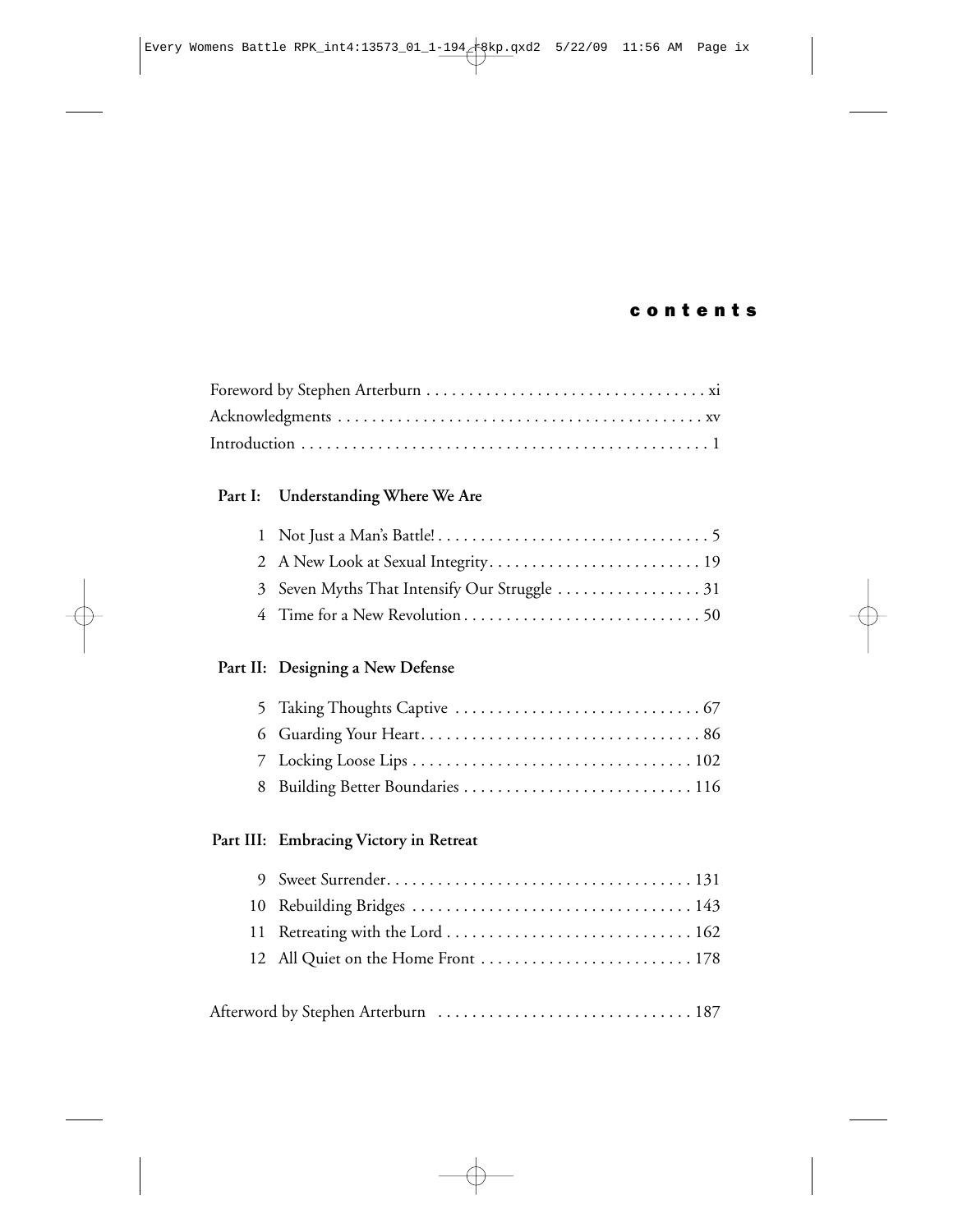#### $x <$  CONTENTS

#### **Workbook**

|    | Questions You May Have About This Workbook  193 |
|----|-------------------------------------------------|
| 1  |                                                 |
| 2  | A New Look at Sexual Integrity  202             |
| 3  | Seven Myths That Intensify Our Struggle  208    |
|    |                                                 |
|    |                                                 |
| 6  |                                                 |
| 7  |                                                 |
|    |                                                 |
| 9  |                                                 |
| 10 |                                                 |
| 11 |                                                 |
|    |                                                 |
|    |                                                 |
|    |                                                 |
|    |                                                 |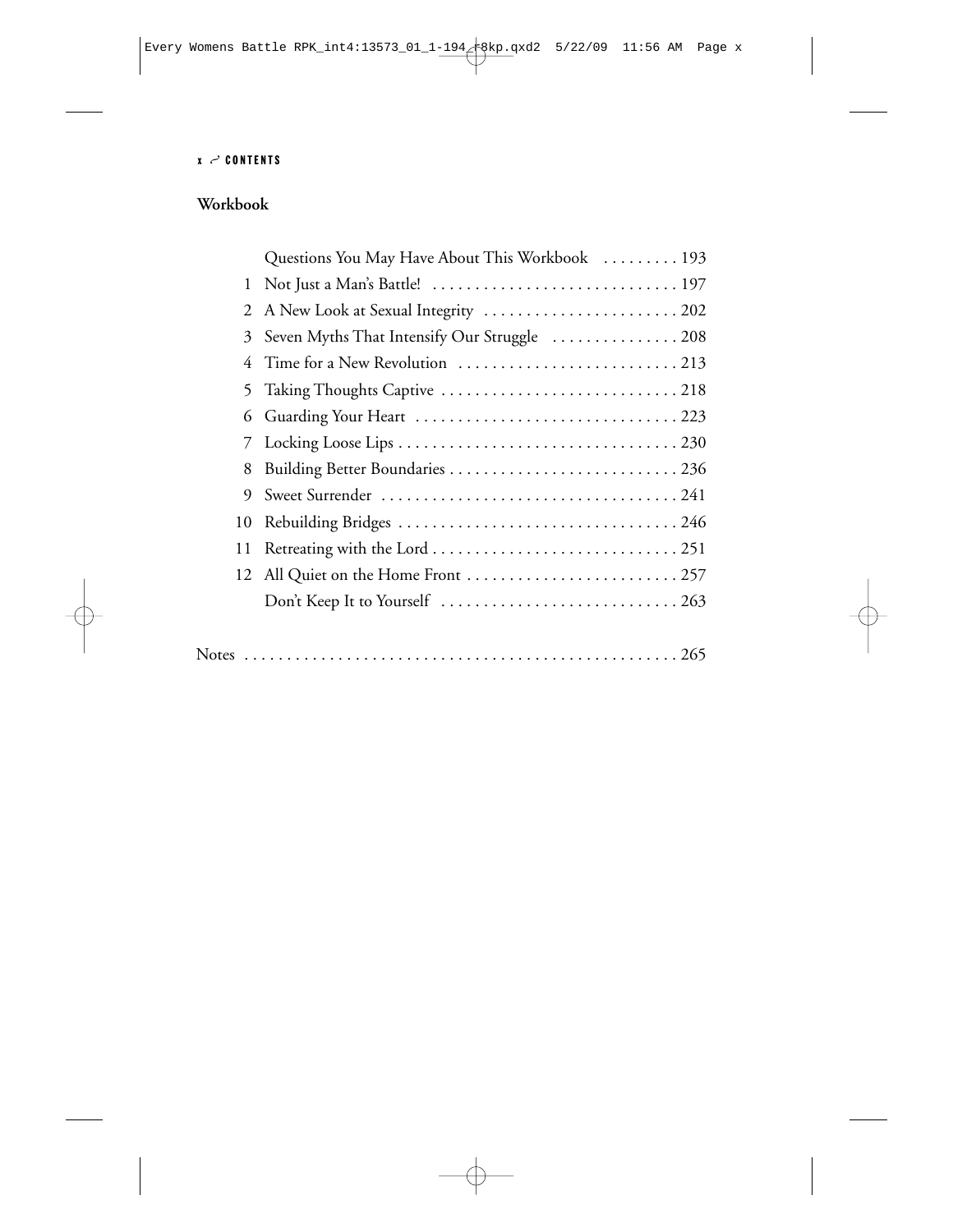#### foreword

(by Stephen Arterburn)

A couple of years ago, I worked with Fred Stoeker to produce the book *Every Man's Battle.* At first I was reluctant to be involved with the project because I did not think men would want to read a book that so blatantly confronted the battle that almost all men fight, the battle against lust and sexual impurity. So when over four hundred thousand books in the Every Man series sold within two years, it both surprised and encouraged me. I was surprised to see the books remain on the bestseller list and encouraged that men in churches all over the world are addressing an area of their lives that up until now has been a huge secret. A new openness has led to hope for many men who were trapped in their silence and their sins.

Just this morning I was introduced to a young woman named Danielle. She handed me two books that looked like they had been left out in the rain and run over by a garbage truck. The books were *Every Man's Battle* and *Every Woman's Desire.* Danielle explained that they looked so tattered because her husband, David, had read and studied them so much. She told me that David is leading a class of men through the books, and that this is the second time he has done so. I find such dedication to this material and subject matter astounding.

As Danielle and I talked, she told me that her church is taking on a new project. They are using the material from *Every Man's Battle* and creating a group for women to address the same issues. I reached into my briefcase and showed her the manuscript for *Every Woman's Battle.* She was thrilled. But not nearly as much as I was to see her excitement to help other women find the truth her husband and his group of men have found.

Since I helped write *Every Man's Battle,* many women have asked me, "Where is the book to help us with our battle?" In *Every Man's Battle* I gave my e-mail address and asked readers to contact me directly. I have been very busy answering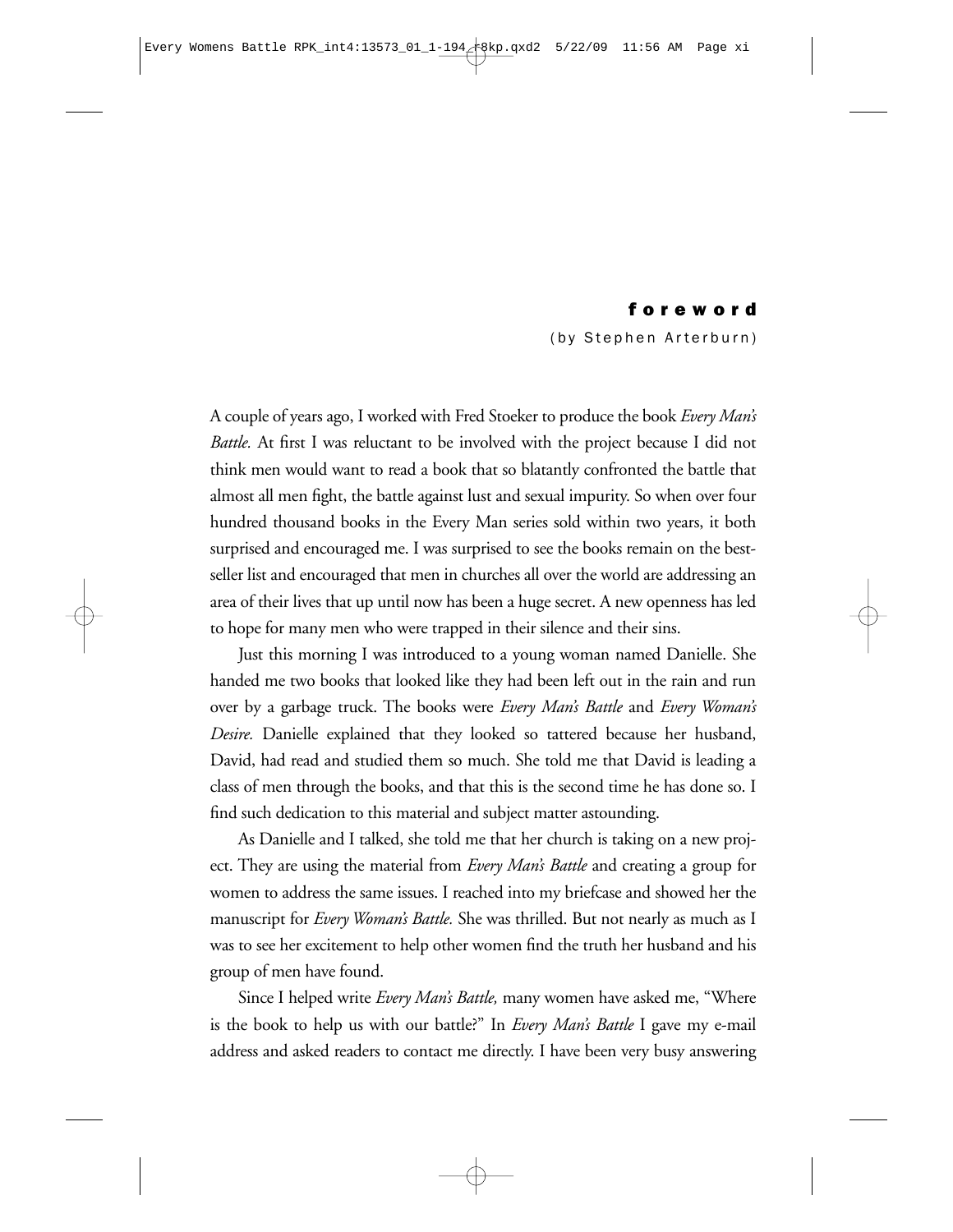#### xii FOREWORD

thousands of e-mails from men who are committed to sexual integrity and sexual purity. But men were not the only ones who contacted me. Women read the book and many had the same questions. It was out of those e-mails and face-to-face discussions with women like Danielle that *Every Woman's Battle* emerged.

While it may not be so obvious for women as it is for men, there is a battle that almost every woman will have to fight—the battle for emotional and sexual integrity. But a woman's battle does not usually begin with a lustful or a wandering eye, as it does for a man. While women are visually stimulated as well, their battle is typically more subtle and begins in much deeper territory. For women the battle often begins in a heart full of disappointment.

A woman's disappointment in men, circumstances, God, life, money, kids, and the future can cause her heart to wander. If she's single she may turn to fantasy and self-gratification, hurting her potential to develop a healthy sexual connection with her future husband. If she's married, she may start comparing her husband with every other man, and when she does, he always comes up short. She may obsess over all that he is not and all that he could be. She may express her desires for him to be different and better, creating criticisms and complaints in almost every conversation. It becomes so serious that she begins to feel entitled to something better, someone who can meet her needs the way she deserves. Unknowingly she betrays her husband with almost every thought of him and someone else she views as superior. And with each comparison comes a greater and deeper disconnection between the two of them and the increasing likelihood that she may fall into an emotional affair or even a sexual one. But even if she does neither, her rejection of her husband destroys the potential for her to experience the fulfillment she longs for.

I believe that women want a deep connection with a man—a connection that is so deep it grows into an inseparable intimacy that results in great satisfaction as friends as well as sexual partners. But in order for this to happen, men and women have to live lives of sexual integrity. For men, that means keeping our minds and hearts from other women, including pornographic images and sexual memories from the past. For women, that means accepting rather than rejecting their husbands. It means overcoming disappointment to keep their connection with their husbands healthy.

When I heard Shannon's story and met her, I knew she could write this book.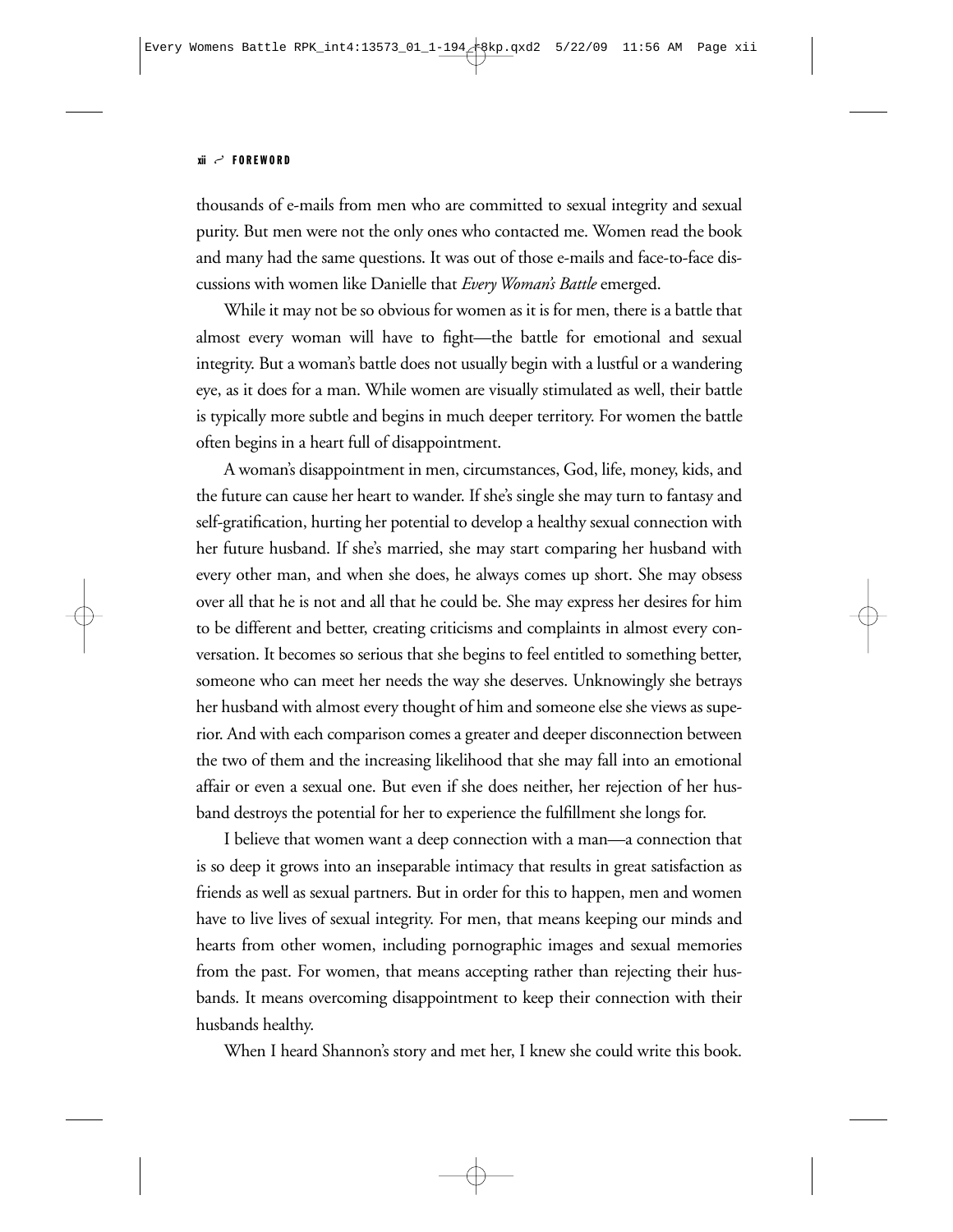She has experienced the temptations that most women are too embarrassed or afraid to admit. For years she had a wandering heart—but no longer. Shannon's heart was healed as she embraced God's plan for sexual and emotional fulfillment. Her openness, wisdom, honesty, and integrity can help you live a life of sexual and emotional integrity as well.

In order for you to grow and mature, your sexuality must be integrated into the rest of your life. That means integrating your thought life and fantasy life into your marriage. When you do, you feel complete, congruent, and whole. The danger of living in your private world of fantasy and gratification is that you end up with a segmented life, one with secret fantasies, secret sexual practices, and obsessions. If this describes you, this book will show you how to integrate all parts of your being so that you become a whole and healthy woman, faithfully connected in intimacy with your mate and your God.

If you have been wandering in the disappointing world of what was and what might have been, *Every Woman's Battle* will bring you back to the reality of what God wants you to be and what your marriage can be. Married or single, you can find help and hope within these pages. I pray that when you are finished reading you will be on a path of spiritual growth and maturity that will allow you to stand pure before the Lord and experience true sexual and emotional fulfillment.

May God bless you greatly for your desire to seek His truth.

P.S. This book was written primarily for women who are married or plan to be. If you are single, this book will be invaluable as you are envisioning a fulfilling marriage. If you are not planning on being married, it will help you give wise counsel to your friends.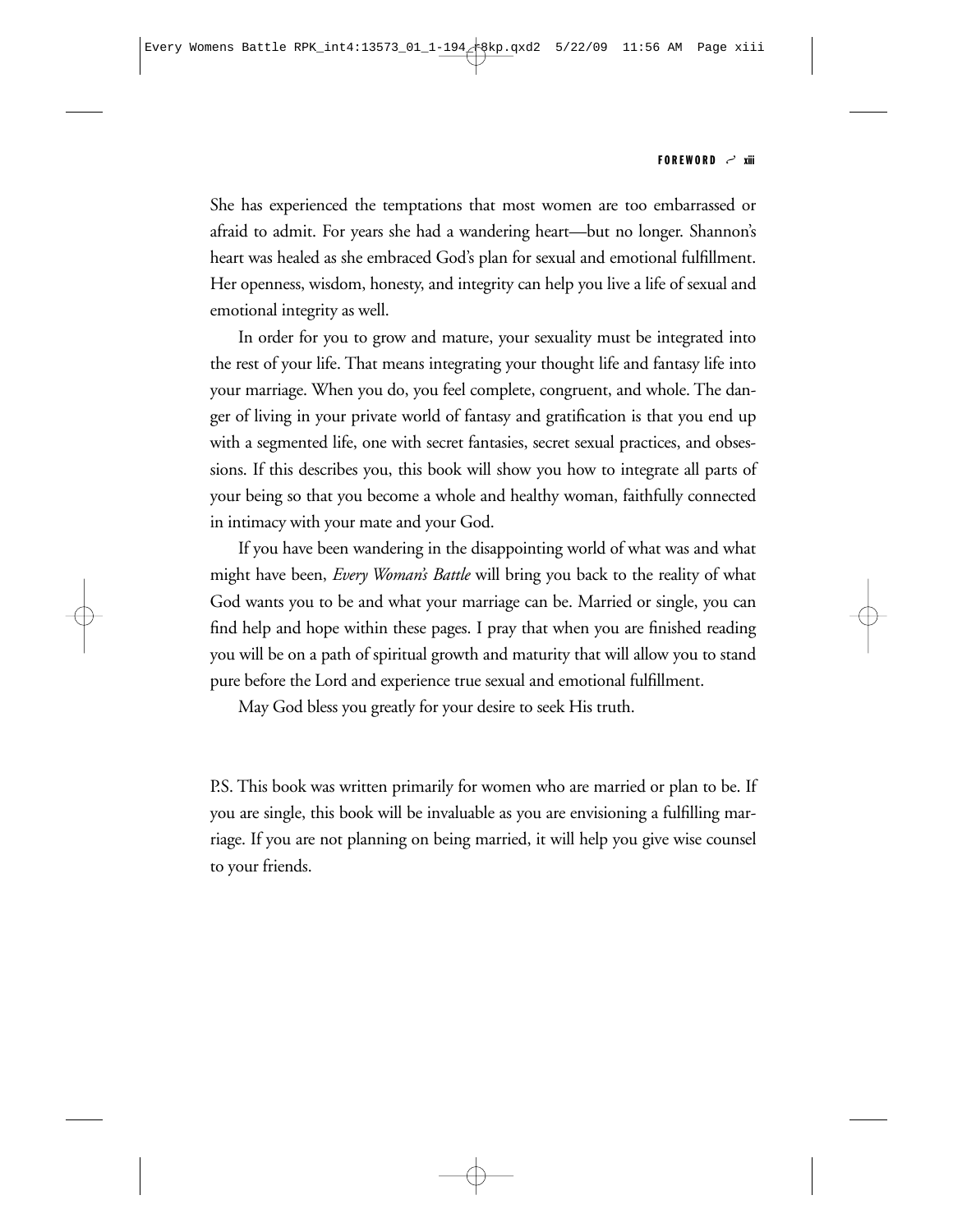#### acknowledgments

My deepest gratitude goes first to Jesus Christ, the Lover I've longed for all my life. Thank You for revealing Yourself to me and for trusting me with Your vision for Well Women Ministries. Thank You also for the precious gift of a godly husband. Greg, where would I be had you not loved me as Christ loved the church, especially in the midst of my most "unlovable" moments? Your example of faithfulness through the past thirteen years has proven that true, unconditional love isn't just a fairy tale. No writer could compose words deep enough to express my love and commitment to you.

Thank you to my children, Erin and Matthew, for believing in me and cheering me on. The sunshine and laughter you bring into each day is such a gift. Of all the hats I wear in life, I'm most proud of my "Supermom" hat. You are incredible kids!

To Mom and Pop—oh, how I appreciate your discipline, patience, and prayers. I was very lucky to have you as parents, more lucky now to have you as friends. To Jay and Wanda—thank you for loving me like a daughter and for raising such a great son. What a joy to have parents and parents-in-law who are so supportive.

Thank you to all my "other mothers" in the Little Flock Sunday-school class for praying me through the peaks and valleys in life. What an example you have set for me.

To my accountability friends who helped me see the Light when I was blinded by Satan's schemes. Lisa, whoever said blood is thicker than water didn't know about the fierce friendship that we share! I love you so much.

To Ron and Katie Luce, David Hasz, and all my colaborers in Christ at Teen Mania Ministries. Your encouragement, inspiration, and trust is so much of what God used to keep me pressing on with this manuscript and ministry. It is an honor and a privilege to work with you to raise up a generation of Worldchangers! To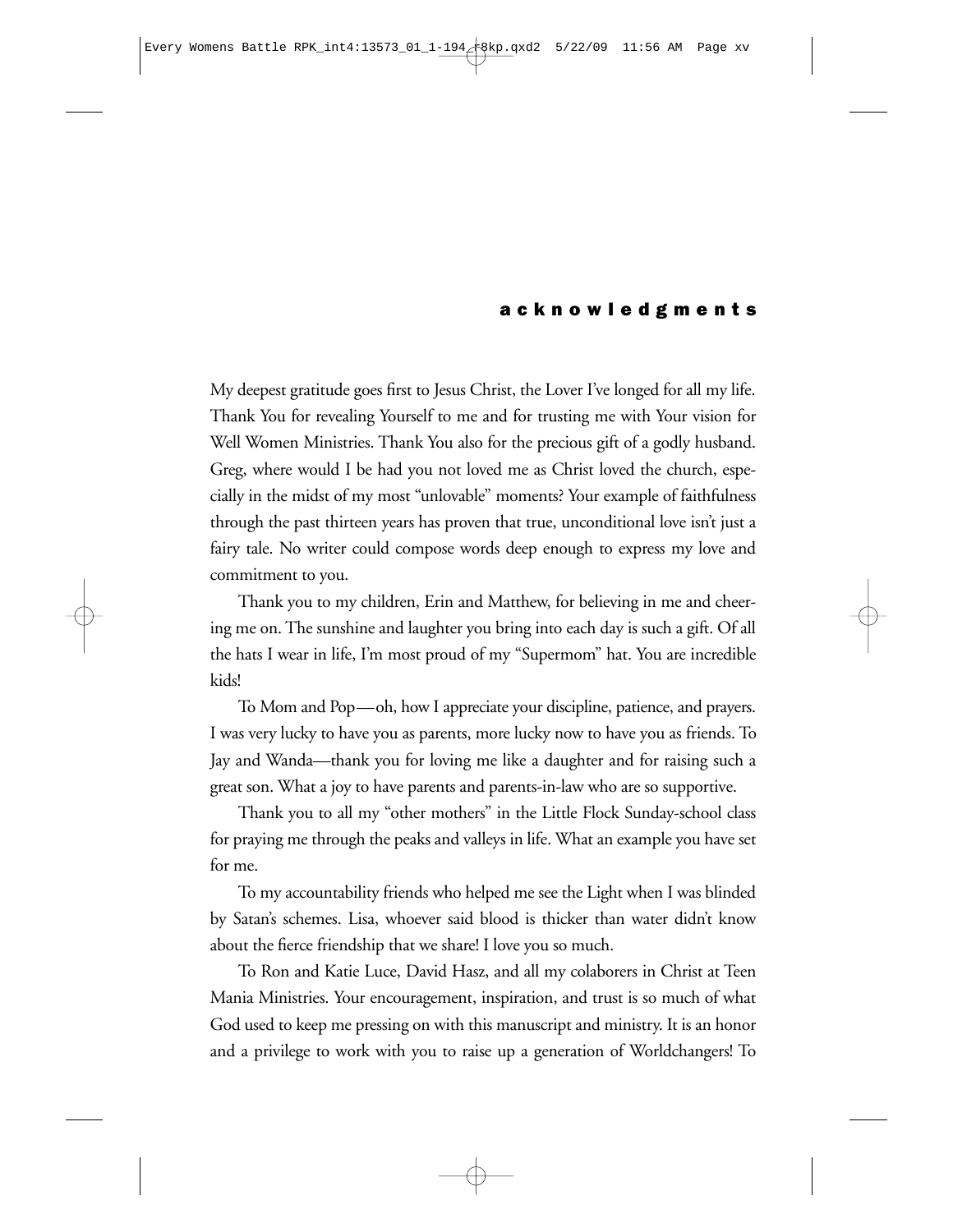#### xvi  $\sim$  ACKNOWLEDGMENTS

Kym Blackstock and Tracy Kartes, you came alongside me at such a vital time in this writing process, and I am grateful for your assistance.

To Jack Hill, Dean Sherman, and all of our friends at Mercy Ships International, with sincere appreciation for the wisdom gleaned and the hope and healing you allow us to spread to women in other parts of the world.

To my phenomenal mentors, Jerry Speight and Susan Duke—you have been wind underneath my wings! Jerry, you have encouraged me to pursue avenues that I never dreamed of walking down. Thank you for inspiring me to become all God intended. And Susan, my "hen with a pen" friend—thank you for adopting this baby chick and giving me "eggstra" courage to press on!

Special thanks to all those who came alongside me to get this project into the hands of many other women. Linda Glasford and Greg Johnson, thank you for catching this vision and taking a chance on me. All of the pink roses and seashells in the world wouldn't express the magnitude of my appreciation. Stephen Arterburn and Fred Stoeker, thank you for sharing my passion for starting a new kind of revolution! What a privilege to be invited to come alongside you in this movement. Finally, to my incredible editor, Liz Heaney, and to all the wonderful folks at WaterBrook Press, a sincere thank you for your patience and professionalism in helping me develop this manuscript into something that I pray will be instrumental in changing many lives.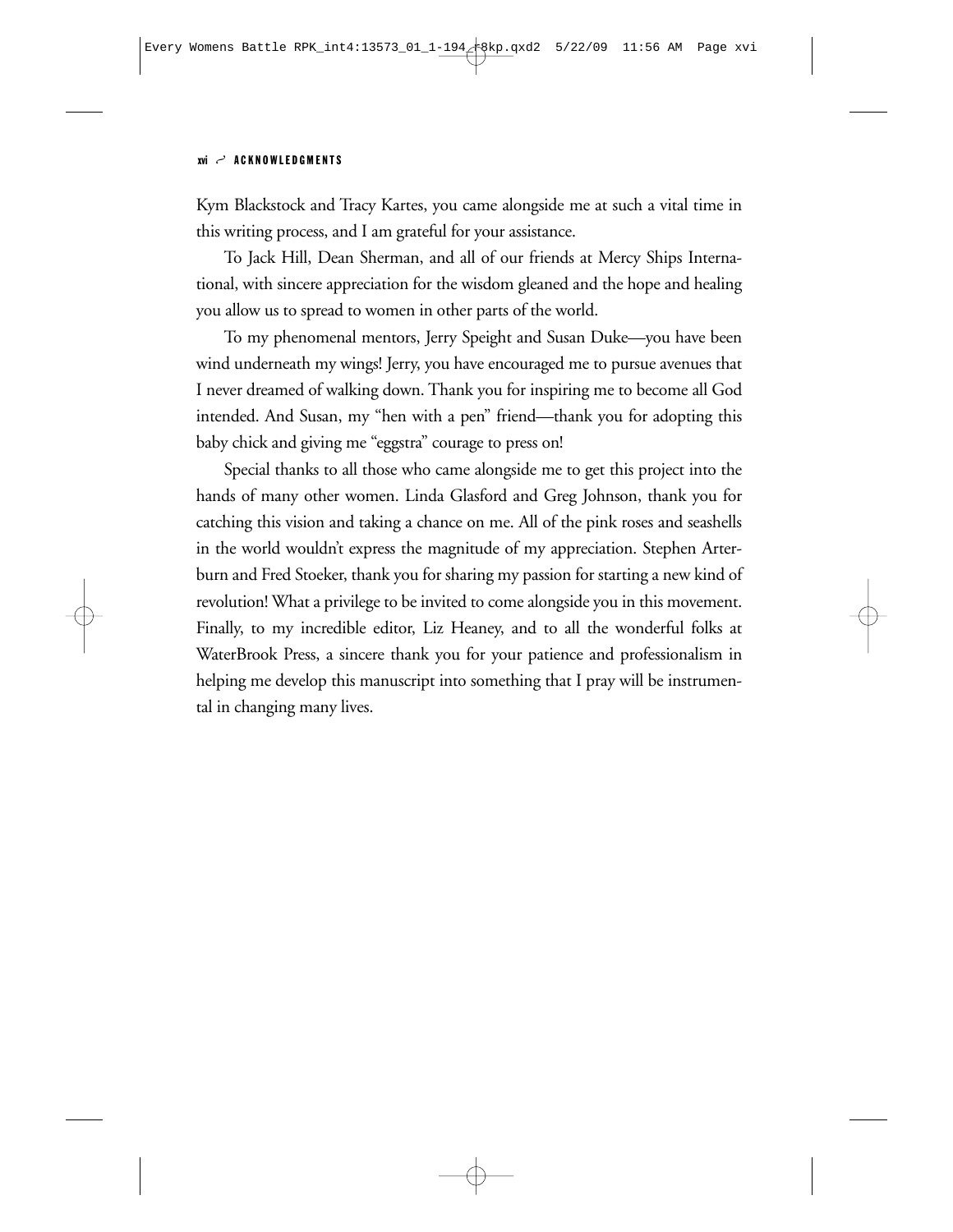#### introduction

One day my husband, Greg, brought home the book *Every Man's Battle,* tossed it at me, and with a straight face said, "I think you ought to write *Every Woman's Battle.*"

My immediate response was, "Yeah, right!" Not that I didn't feel qualified to write such a book (having graduated from the school of hard knocks when it comes to recognizing and overcoming sexual and emotional temptations), but I had already been trying to publish a manuscript on these exact issues for over a year. Time after time I heard publishers say, "Women don't deal with sexual issues enough that a book on that topic would really sell."

Meanwhile, *Every Man's Battle* was climbing to the top of the best-seller list. I wondered how people could be so naive as to think that sexual integrity is strictly a man's issue. Both men and women were created by God as sexual beings, weren't they? It takes two to tango, and for every man who falls prey to sexual temptation, there is a woman falling with him. While many men limit their affairs to what they take in lustfully through their eyes, women also submit longingly to mental fantasies or emotional affairs. Some compare their husbands to other men and become disillusioned by their husbands' failure to measure up. So many of us fail to recognize how we compromise our sexual integrity, how we rob ourselves of what we long for most—true intimacy and fulfillment.

Curious as to why my husband felt so strongly about *Every Man's Battle,* I read it through voraciously. I kept thinking, *Many of these issues are not common just to men, but to women also! They simply manifest themselves differently!*

Stephen Arterburn was hearing the exact same thing from so many women that he believed the need was undeniable. Little did I know that within a few months God would, in fact, divinely bring Steve and me together on this project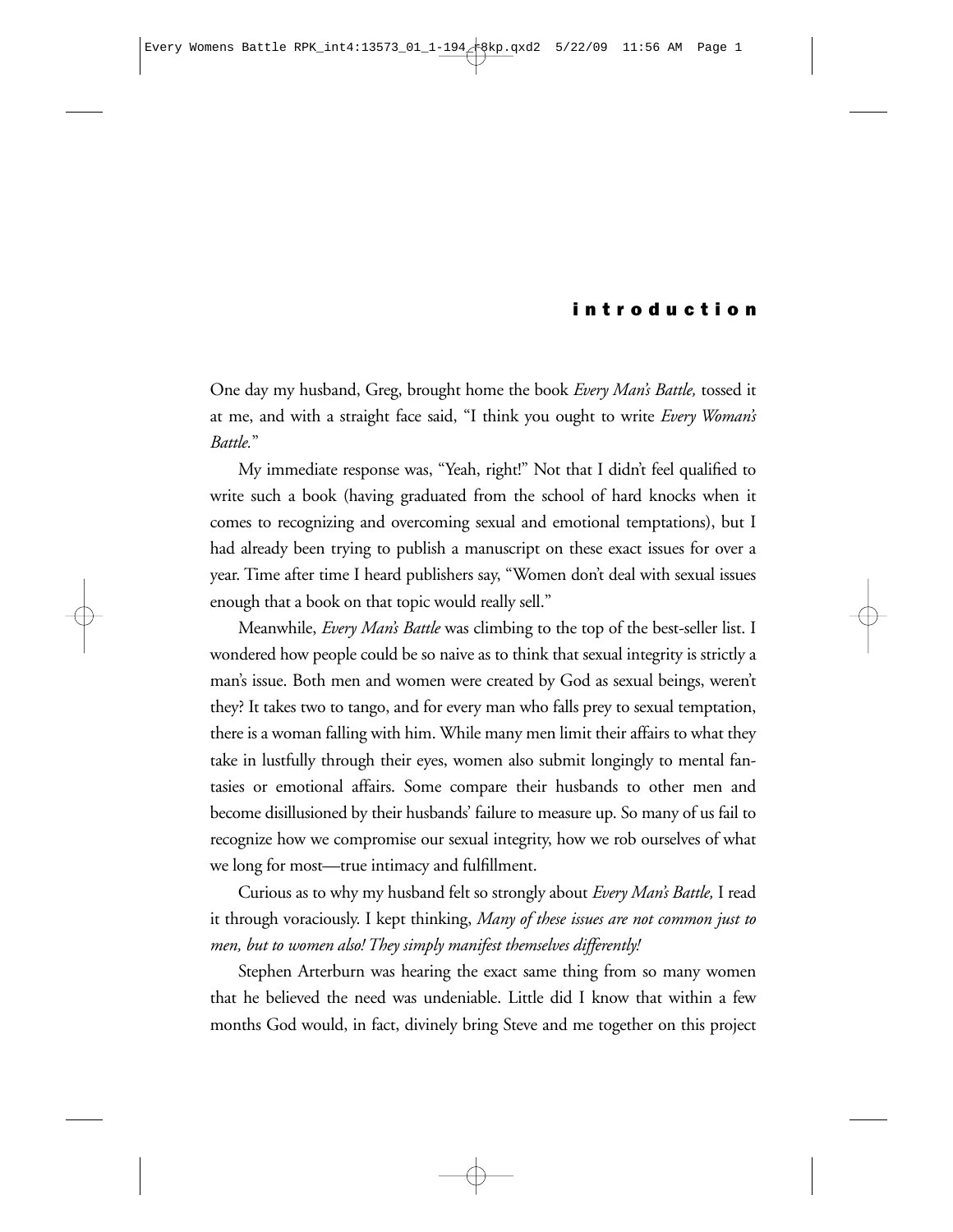#### $2 <$  INTRODUCTION

(thanks to my friends Ron and Katie Luce, our literary agents at Alive Communications, and the visionaries at WaterBrook Press).

So take heart and know that your cries for help have been heard. This book is a training manual that will help you avoid sexual and emotional compromise and will show you how to experience God's plan for sexual and emotional fulfillment. I also wrote a comprehensive workbook to accompany *Every Woman's Battle.* It will help you learn more about what God has to say on this subject and will help you examine your own personal life so you can develop a practical plan for victory in your own unique battle for sexual and emotional integrity.

Do you want to be a woman of sexual and emotional integrity? With God's help you can. Let's get started.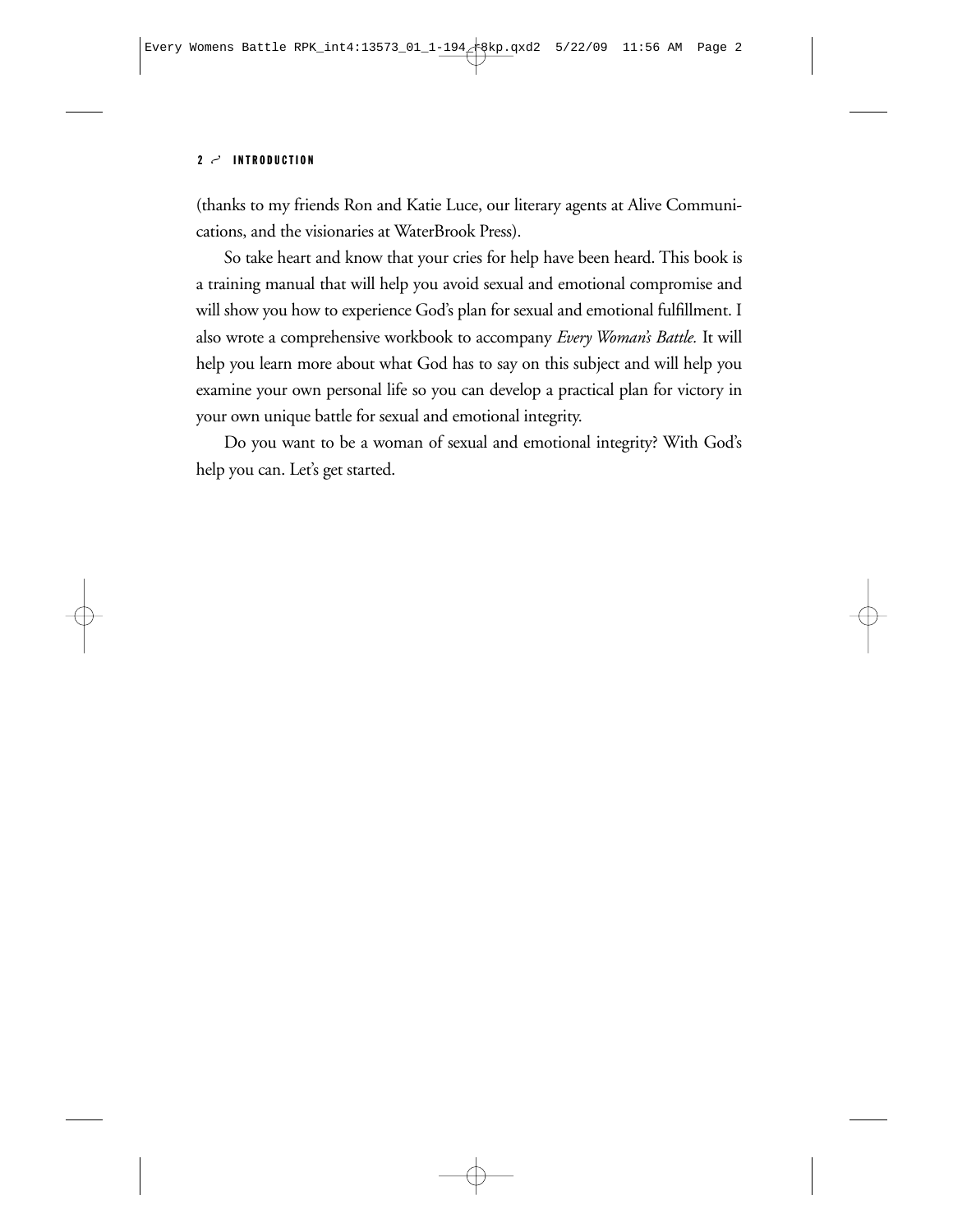

## understanding where we are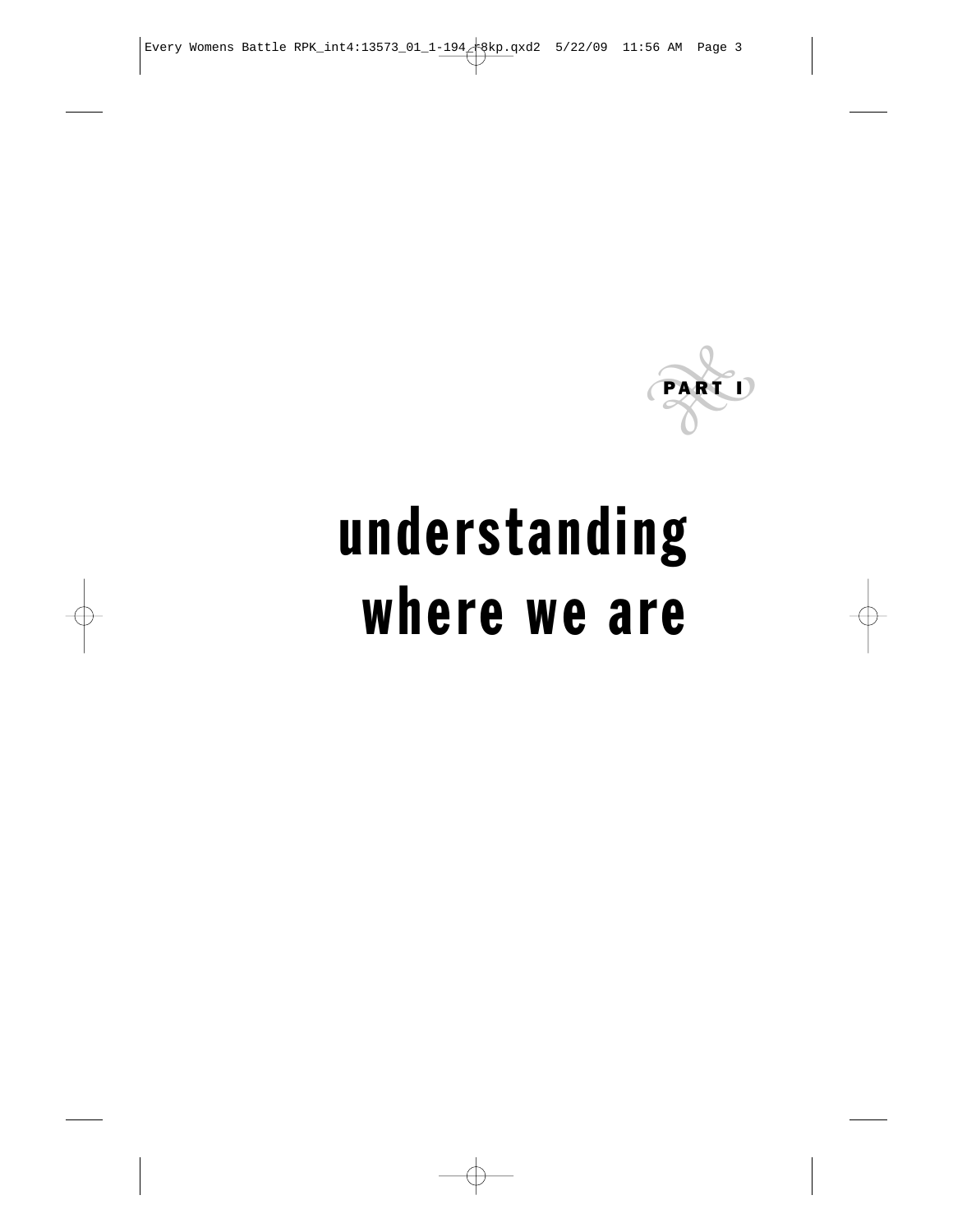

### not just a man's battle!

You stumble day and night....

My people are destroyed from lack of knowledge.

Hosea 4:5-6

At one time I was having extramarital affairs with five different men.

First, there was Scott. I met him while volunteering at a summer camp. Scott was so outgoing and talkative. What initially attracted me to him was how he could have a conversation with anyone—not just a superficial one, but a deep, meaningful discussion. I could walk into a room and he would pour on the attention, asking all about how things were going and how I was feeling. In comparison, however, my husband was a man of few words: the strong, silent type.

Then there was my scuba coach, Mark. With his distinguished, salt-and pepper hair, he looked just like Lloyd Bridges. Mark's maturity and love for diving intrigued me. He encouraged me to overcome my fears and helped me discover my underwater adventuresome side. I felt safe with him, like a daughter feels safe with her dad. My husband, on the other hand, was only a few years older than I. He didn't evoke within me a feeling of being nurtured and safe as Mark did.

Tom was my accounting teacher at the university I attended. What struck me about Tom was his wit and intelligence. I had expected accounting to be the most boring of all my classes, but Tom had a way of making it the most fun and interesting part of my day. My husband was an intelligent accountant also, but he couldn't make me laugh like Tom did. His wit paled in comparison to Tom's.

Then there was Ray. He had been my boyfriend before I married Greg. Ray was such a die-hard romantic, heaping compliments on me and sweeping me off my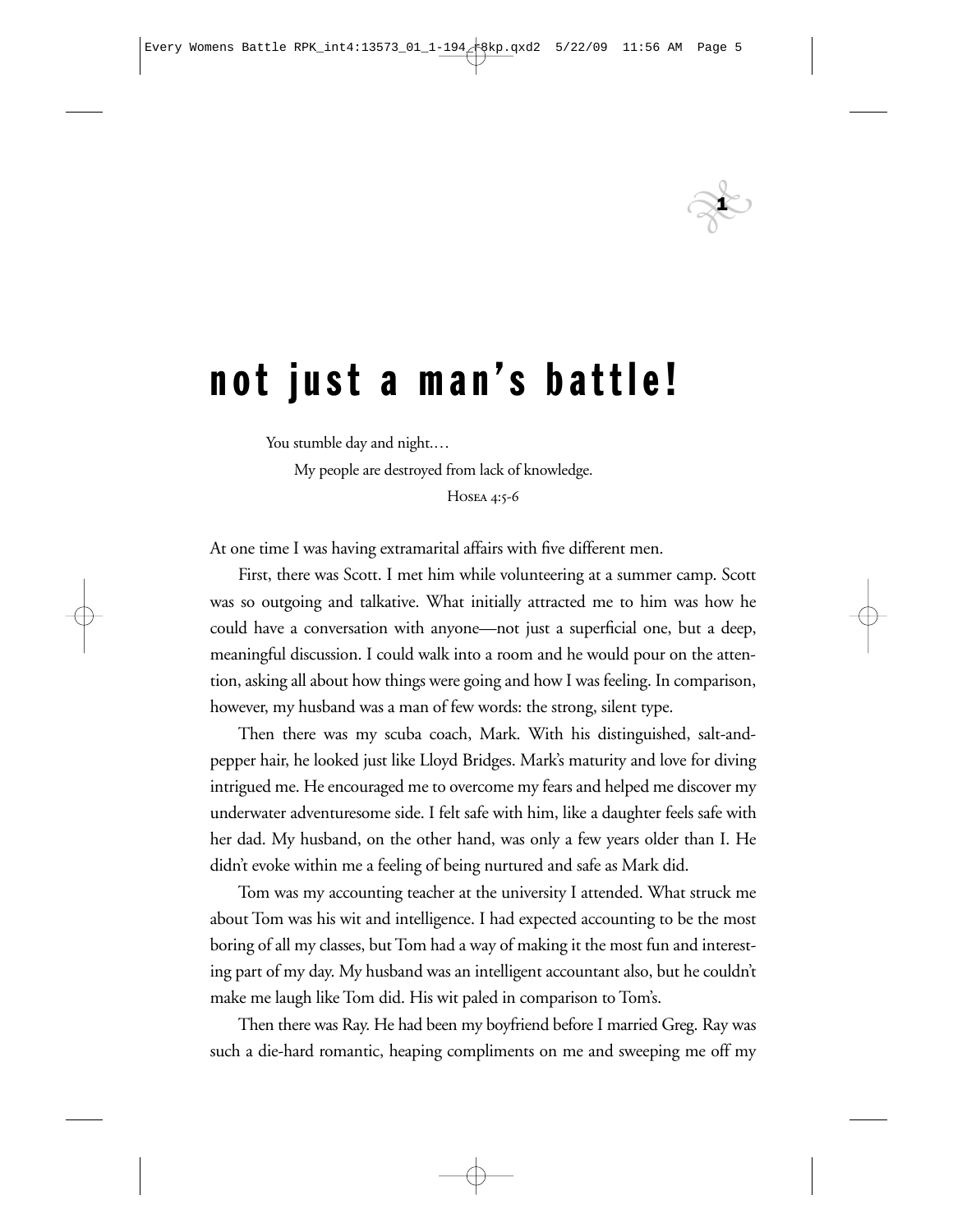feet with whirlwind passion. My relationship with my husband never seemed to have that magic spark that I felt when I was with Ray. Ray had set the romantic standard that my husband couldn't live up to.

Finally, there was Clark. He was ruggedly handsome, suave, and debonair. I looked forward to being with him every Friday night. As I approached the counter at the movie rental store, the owner automatically went to the Classics section and pulled out any Clark Gable movie. It didn't matter which one. I loved them all. Even standing tall at six foot and seven inches, my husband just couldn't measure up to Clark.

Even though I wasn't having sexual intercourse with any of these other men, I was still having an affair with each of them—a mental and/or emotional affair. My fantasies of being Clark Gable's leading lady, memories of my romantic relationship with Ray, and fascination with Tom's wit, Mark's maturity, and Scott's verbal talents affected my marriage in a way just as damaging as a sexual affair would have.

I was overlooking all of the many wonderful things about my husband because I was either focusing on the positive attributes of one of these other men or focusing on my husband's negative attributes. Because I lived with Greg, I saw not just the good, but also the bad and the ugly. He left the toilet seat up in the middle of the night. He snored, and when he woke up he had morning breath. Then he'd brush his teeth and leave toothpaste in the sink. Sometimes I felt that Greg couldn't do anything to suit me. With all of my criticizing, he probably felt like he couldn't do anything to suit me, either.

The other men's warts, however, were out of my line of sight. I could look at them and see nothing but their shining qualities, the kind I initially saw in Greg but had lost sight of over the years because of all my comparisons.

I felt distanced and disillusioned. Could he ever excite me like the other men did? Was I still in love with him? Could he ever measure up? Could I ever learn to live with my less-than-perfect partner?

Fortunately, the positive answers to these questions have surfaced since I ended these affairs and changed my measuring stick. I am thrilled to report that our marriage of thirteen years is still going strong and has never been better (although we, like any other couple, still have our moments). I'm thankful I never traded Greg in for another model and even more thankful that he didn't give up on me, either.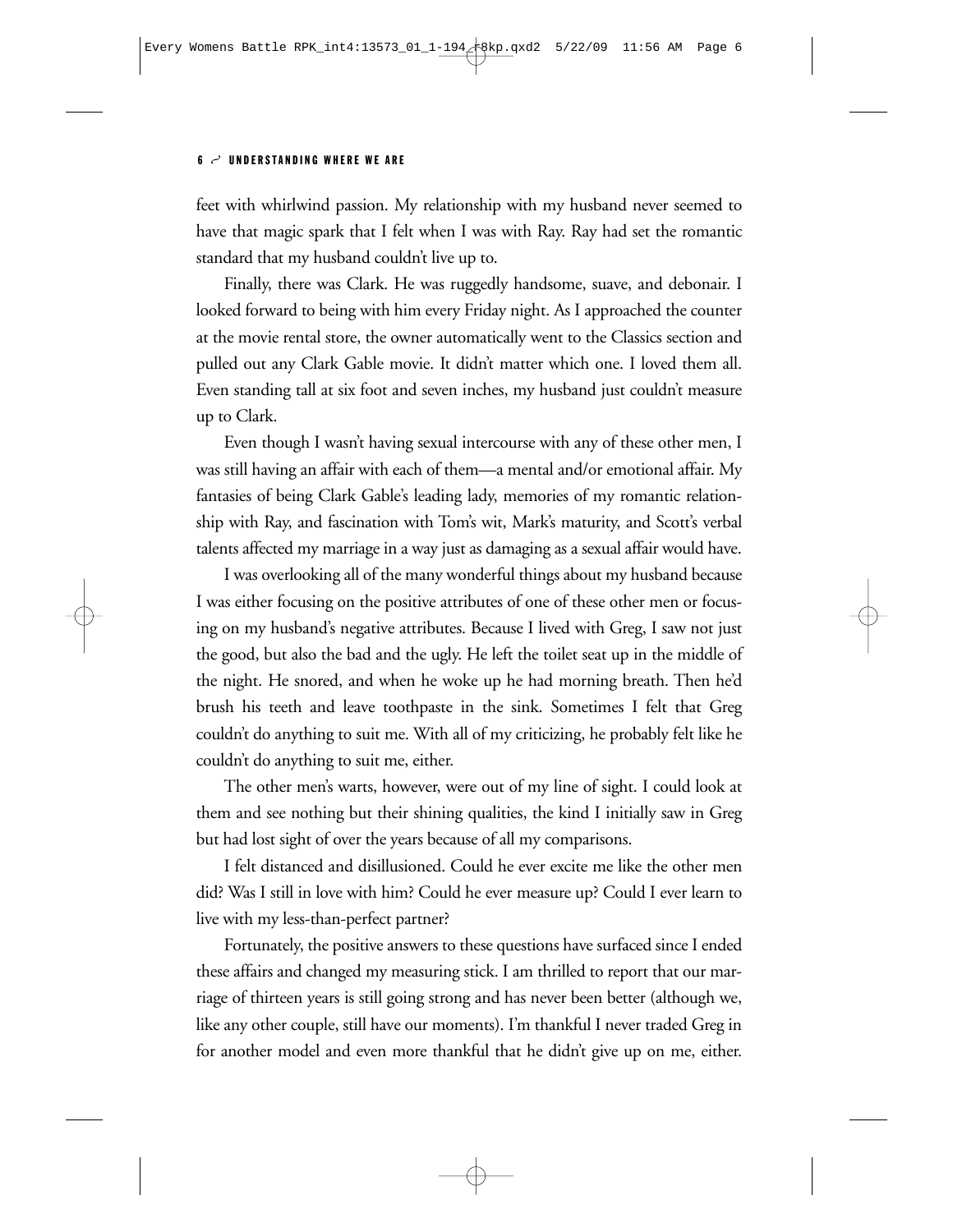Together, we have discovered a new level of intimacy that we didn't know existed, all because I stopped comparing and criticizing and began embracing the uniqueness of my spouse.

Over the past decade of pursuing my own healing from these (and other) issues, as well as teaching on the topic of sexual purity and restoration, I have come to understand that in some way or another sexual and emotional integrity is a battle that every woman fights. However, many women are fighting this battle with their eyes closed because they don't believe they are even engaged in the battle. Many believe that just because they are not involved in a physical, sexual affair they don't have a problem with sexual and emotional integrity. As a result, they engage in thoughts and behaviors that compromise their integrity and rob them of true sexual and emotional fulfillment.

Let me show you what I mean by introducing you to a few women whose eyes are closed to the compromises they are making.



Rebecca has been happily married for over ten years and says that her husband is very sensitive and caring in bed.

Craig has always been as concerned with my sexual pleasure as he is with his own. I feel as if it is important to him that I have an orgasm, so most of the time when we are making love, I just close my eyes and imagine being with another man. It's not a man that I know or anything. It's just an imaginary face and body who excites me because I don't know him and it feels dangerous, you know? The thought of being seduced by this stranger in some exotic place puts me in the mood for sex. I can't seem to get into that mood just sitting around the house with my husband. It's not that he's not attractive; I just get more excited at the thought of a dangerous liaison with someone whose socks I don't have to pick up off of the floor.

I would never actually do such a thing (at least I don't think I would), it's just that I feel obligated to climax, and fantasizing about another man just seems to be the only way I can do that. I don't think there's anything wrong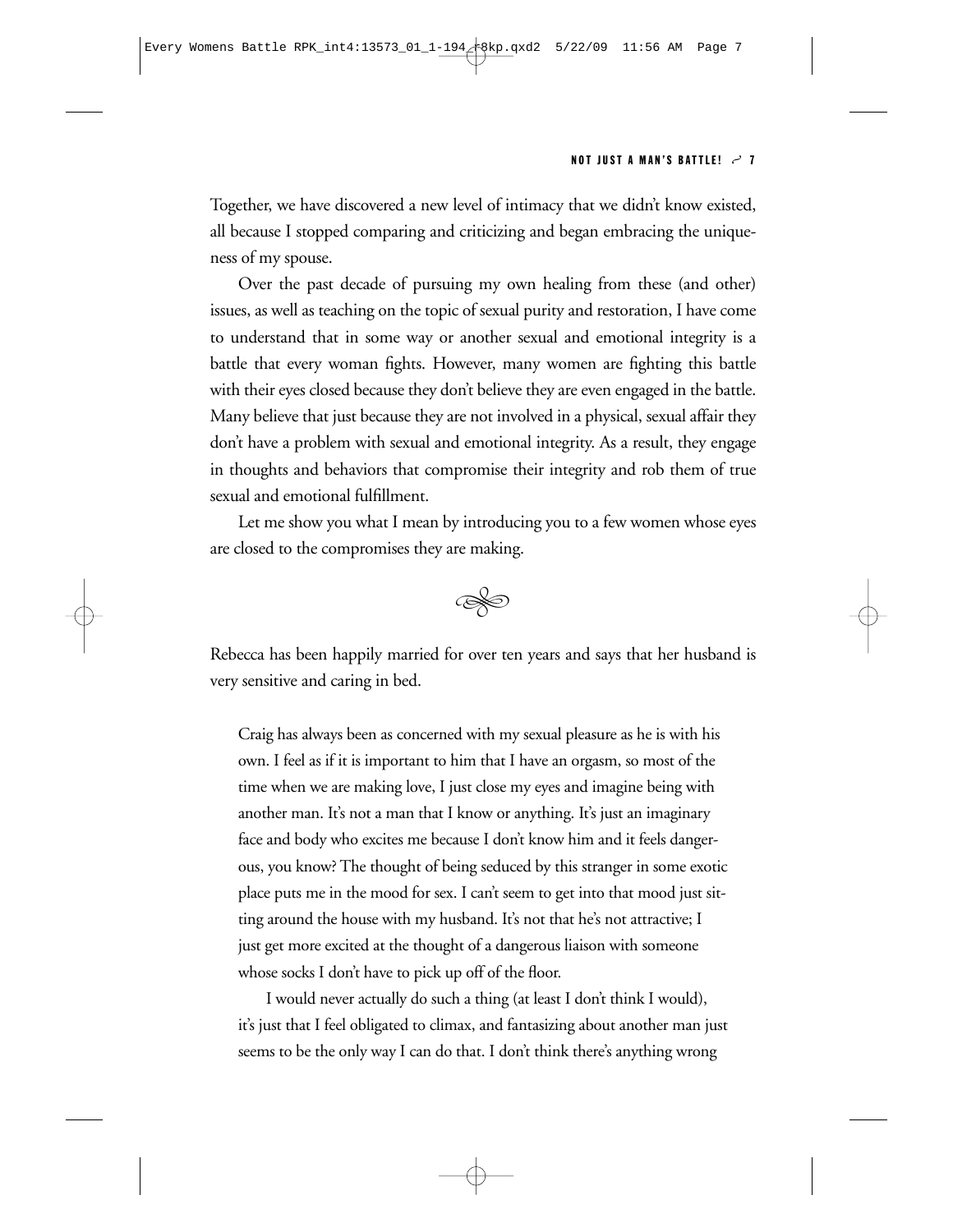with it, but I joked about it with Craig one day and now he is making a big deal out of it. He says he feels betrayed that I am not 'mentally present' with him during our lovemaking. He says there is no difference between what I am doing and his looking at pornography, but I don't agree. There's nothing wrong with this if I'd never really be unfaithful to him, is there? Doesn't every woman do this?



Carol is a very attractive woman in her midforties and has been married for over twenty years. She and her husband, Chris, are leaders in their church and serve as "marriage mentors" to couples in the congregation needing help in their relationship. However, Chris often travels out of town with his job, and Carol is left to fly solo with some sticky counseling situations.

Several months ago Carol received a call around 9 P.M. from Steve, a longtime member of her Sunday-school class. It was public knowledge that Steve's wife had been an alcoholic for many years, and on this particular night her drunken rampage had sent Steve running for cover. He asked Carol if he could come over and talk with her and Chris for a little while.

"I knew better than to invite Steve to the house since Chris wasn't home. After all, he was very vulnerable—and very handsome. I suggested we meet for coffee at a local deli instead. His anguish really tugged on my heartstrings. We talked past midnight, and I suggested we pray together and then head home since the deli was trying to close up."

As Carol bowed her head with her hands clasped on the tabletop, she felt Steve's strong hands envelop hers and she listened as he poured out his heart in prayer. "Lord, help my wife to see what she could be if she would just sober up. Help her to be more patient and kind and caring...like Carol."

Months later, Carol still spends time imagining becoming even more intimate with Steve. As a matter of fact, things between her and Chris have gotten tense, as Carol often becomes angry or depressed for no apparent reason. "It just seems like every time I hear Steve speak in Sunday school, I hang on to every word and won-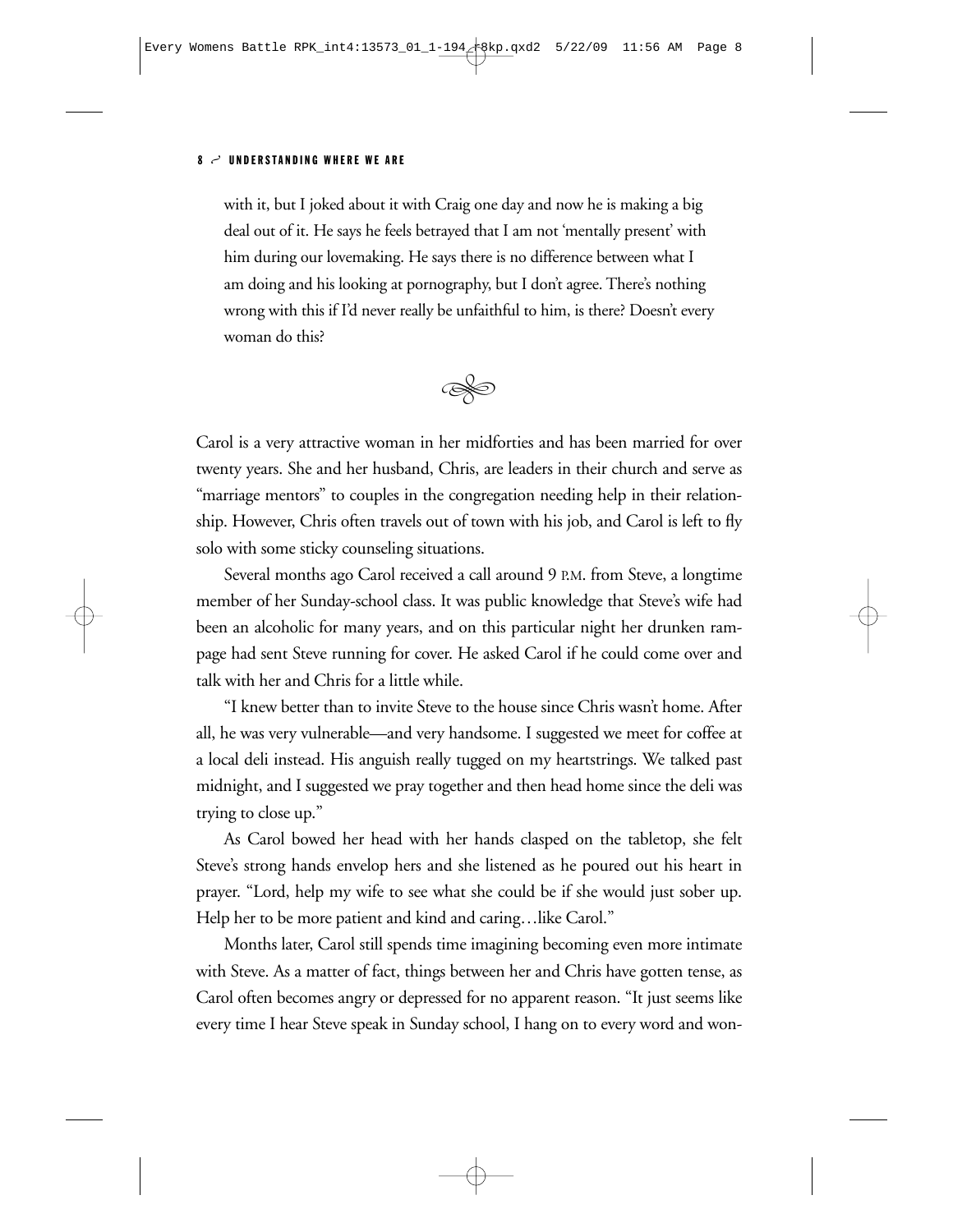der what else I can do to ease his pain without causing any suspicion that I have developed strong feelings for him. Some days I tell myself that I need to confess this to Chris and to our pastor and remove myself from the marriage mentoring program for a while. However, there are many other days that I think, *I'm not doing anything to compromise my marriage, so stop feeling guilty! Just because I find Steve attractive doesn't mean that I shouldn't try to help him.*



Twenty-eight and single, Sandra has been masturbating often for over fifteen years. Her struggle began at age twelve, when she found one of her mother's Harlequin romance novels. A voracious reader, Sandra was soon devouring several novels per week, becoming sexually aroused and often masturbating to get "relief." Sandra confesses:

By the time I was out of high school, I was regularly holding a book in one hand and stimulating myself with the other. While I felt in my heart that what I was doing was wrong, I could always justify it. After all, the Bible did not expressly forbid it. God had made my body to be responsive, so He surely wouldn't deny me this pleasure, would He? Since He had not given me a husband, I felt it was my right. Surely He couldn't expect me to wait that long, could He? And who was I hurting? No one else was involved.

However, I have always felt as if there is this barrier between me and God. I have sensed Him calling me to stop this behavior, to turn away from it, but the desire is so strong. I stopped reading the romance novels several years ago, but I still fantasize when I am lying in bed by myself, and I usually end up masturbating. I always say to myself, "I'll be obedient tomorrow or next week, but for right now, I just need the release." Sometimes I even get angry with God and think, *If you would give me a husband, I wouldn't have this problem!*

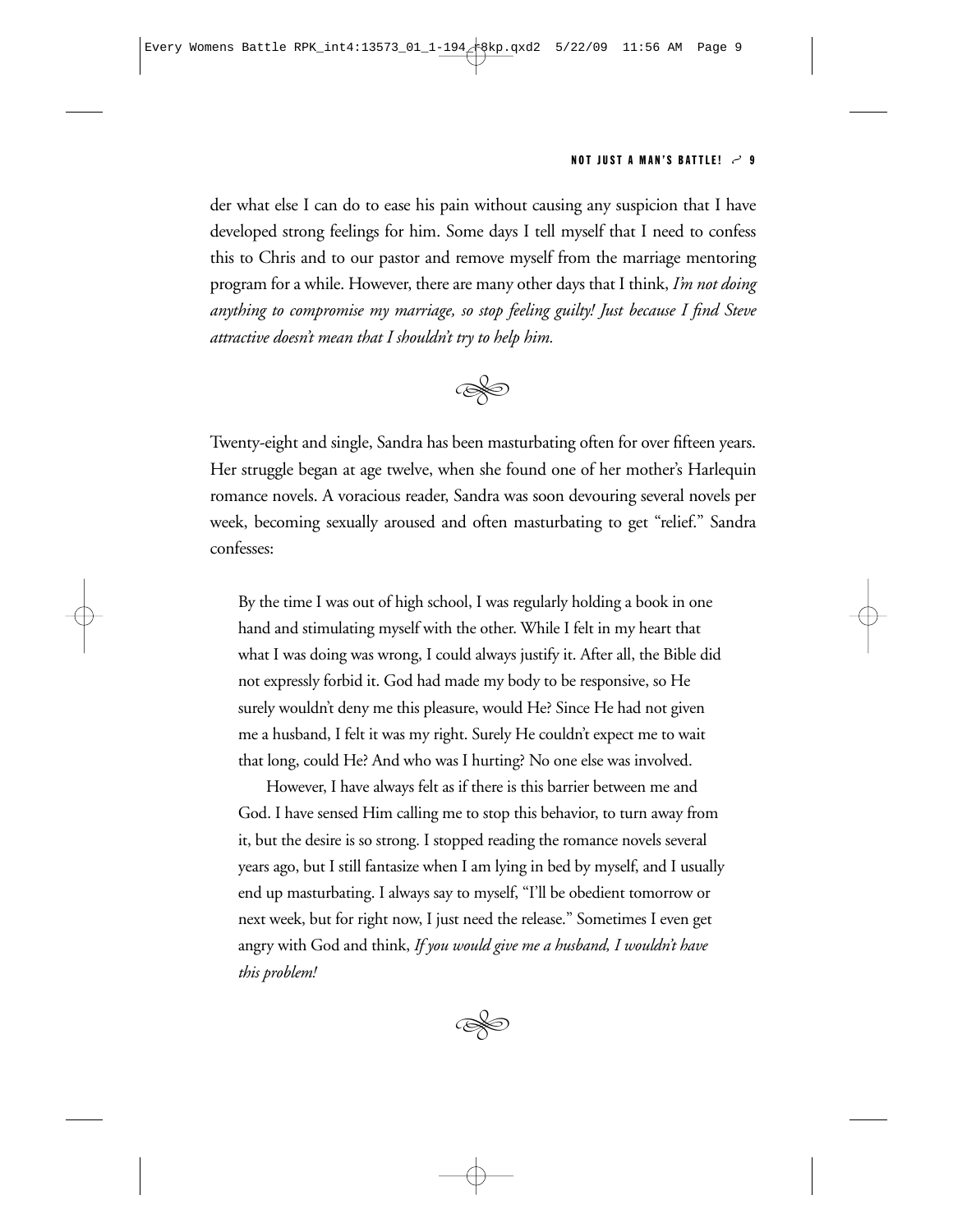Lacy has been married seven years and has two young children. Even though she and her husband, David, got along great while they were dating, things have steadily gone south in their marriage because of financial pressures. Since David got laid off last year, he's had to do odd jobs to make ends meet. He took one job throwing a paper route in a neighborhood across town. He gets up at 4 A.M. to take care of the paper route responsibilities and then goes to whatever job the temporary agency has for him that day. Lacy complains:

All David wants to do is work, come home to eat, and then go straight to bed. He shows little interest in spending time with me or helping out with the kids. It's a good thing that we don't want any more children because we rarely ever have sex anymore.

I get jealous when I see other husbands grocery shopping with their wives, going to church with their families, taking their kids to the park, and stuff like that. I confessed this to a friend one day, and she said that the grass is always greener on the other side of the fence. She preached me a little sermon about coveting thy neighbor's husband, so I just shut up.

Even though I would never divorce because I take my wedding vows seriously, I often wonder if David will die before me so that maybe I can have the chance at a happier marriage with a more successful and attentive husband someday. I often dream about that, usually as I lie in bed by myself in the morning after David has already left for his paper route. Somewhere between being fully awake and fully asleep, I have dreams about going on a date with a new guy who wants to take us all out to eat or about a new husband who is in the kitchen preparing to bring me breakfast in bed.

#### **S EEDS OF C OMPROMISE , H ARVESTS OF DESTRUCTION**

Even though none of these women could be tried in a court of law for marital unfaithfulness and convicted of adultery, haven't they been sowing seeds of compromise? Doesn't emotional and mental unfaithfulness still compromise our sexual integrity?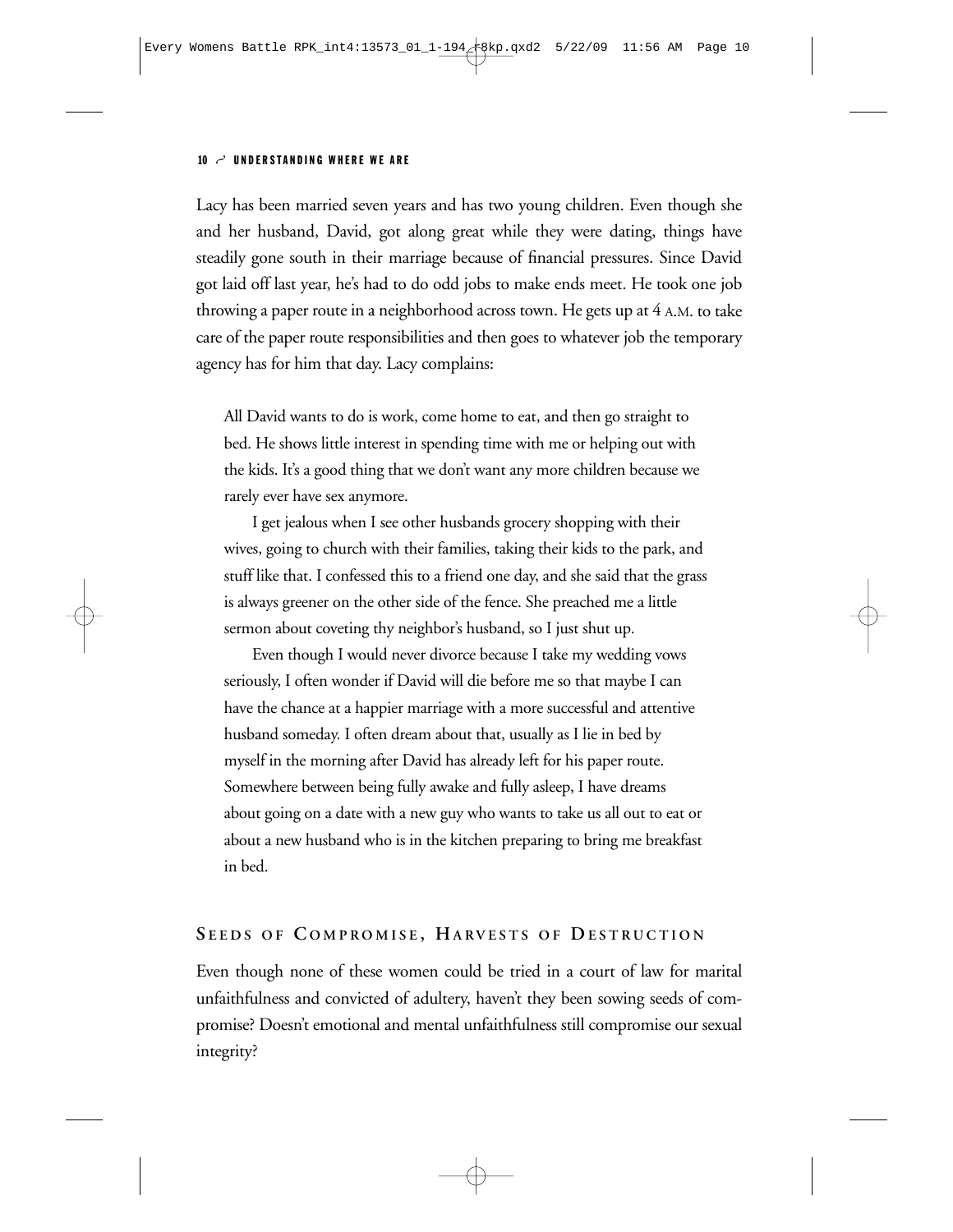Scripture warns about this very thing:

The one who sows to please [her] sinful nature, from that nature will reap destruction. (Galatians 6:8)

But each one is tempted when, by [her] own evil desire, [she] is dragged away and enticed. Then, after desire has conceived, it gives birth to sin; and sin, when it is full-grown, gives birth to death. (James 1:14-15)

In these scriptures we are called to righteous living. This is the principle: The pursuit of fleshly desires will end in our ultimate demise. When we sow emotional and mental seeds of compromise, we reap a harvest of relational destruction. Just ask Jean.

#### **CAUGHT IN THE WEB OF I NTRIGUE**

Jean is in her late thirties and married to Kevin, a computer salesman. Once all of their children entered school, Jean decided to reconnect with some old friends during her extra free time. With the first big telephone bill, Kevin insisted that Jean learn to use e-mail to cut down on the expense of all this "reconnecting" she was doing! Being the adept computer salesman that he was, Kevin convinced Jean that she could learn to use the Internet just like everyone else.

She loved this new hobby of forwarding cute e-mails, surfing the Web for coupons, bidding for antiques on eBay, scanning and sending pictures in cyberspace, and so on. Then Jean discovered chat rooms.

A few minutes in a chat room each day grew into several hours each day. One morning while waiting for her buddies to log on, she read a question from someone with the screen name of MiamiMike. "Is *anyone* out there yet or am I in this room alone?"

After a few moments, Jean responded, "Looks like it's just you and me!" By the time Jean's friends finally entered the chat room half an hour later, she and Mike had found out quite a bit about each other—quite a bit they had in common,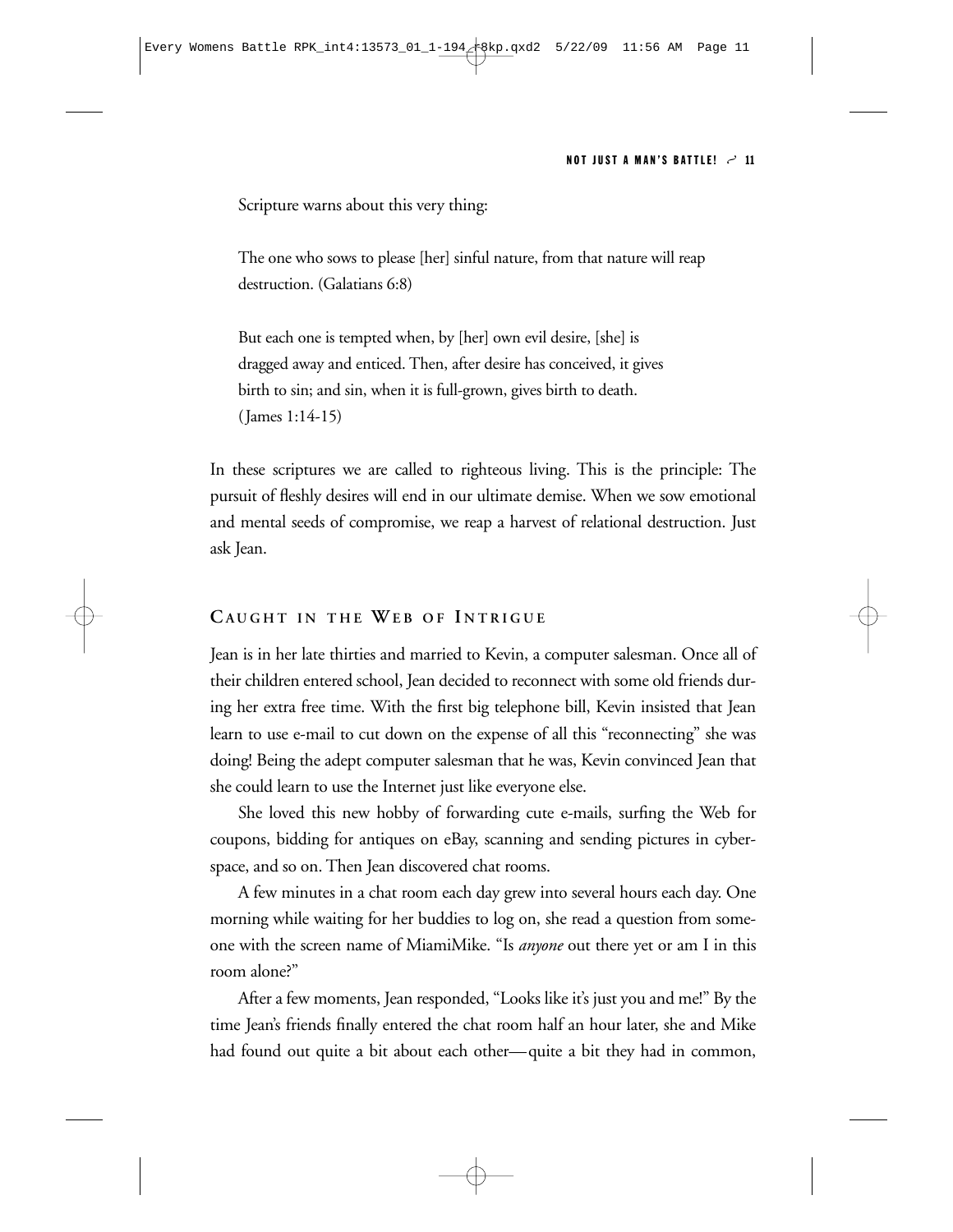in fact. Jean grew up in Florida and absolutely loved the beach. Reading about Mike's oceanfront condo while sitting in her snowy Minnesota home gave her cabin fever.

Jean began dropping the kids off at school and heading straight back home to go online, knowing that Mike would be expecting her. Once Mike asked her to log back on that evening so they could chat again before he went to bed. That night, Jean tucked the children in bed, lay down with Kevin until he fell asleep, then tiptoed out of their bedroom and into the study where MiamiMike was waiting. Jean felt deceitful, but thought, *After all, he's hundreds of miles away! What could possibly happen with that much distance separating us?*

The emotional bond between Jean and MiamiMike grew as thick as wet cement. Several weeks later, curiosity got the best of Jean, and she asked Kevin if she could fly back to Florida for the weekend to reunite with some old school girlfriends. "Sure, honey. I can manage," Kevin responded, thinking he had done her a favor. He had actually just given Jean enough rope to hang herself.

Within seventy-two hours, she was on a plane bound for Miami. Pleasantly surprised, MiamiMike met Jean at the airport and escorted her to his condo where a chilled bottle of champagne and two stems of crystal were waiting beside the hot tub. (We'll hear from Jean later in the book.)

#### **N O T J UST A MA N ' S BATTLE !**

Jesus said:

You have heard that it was said, "Do not commit adultery." But I tell you that anyone who looks at a woman lustfully has already committed adultery with her in his heart. (Matthew 5:27-28)

Was He speaking strictly to men here? Absolutely not! To help us apply this scripture to our own lives, let's paraphrase the verse this way:

I tell you that any woman who envisions a man longingly has already committed adultery with him in her heart.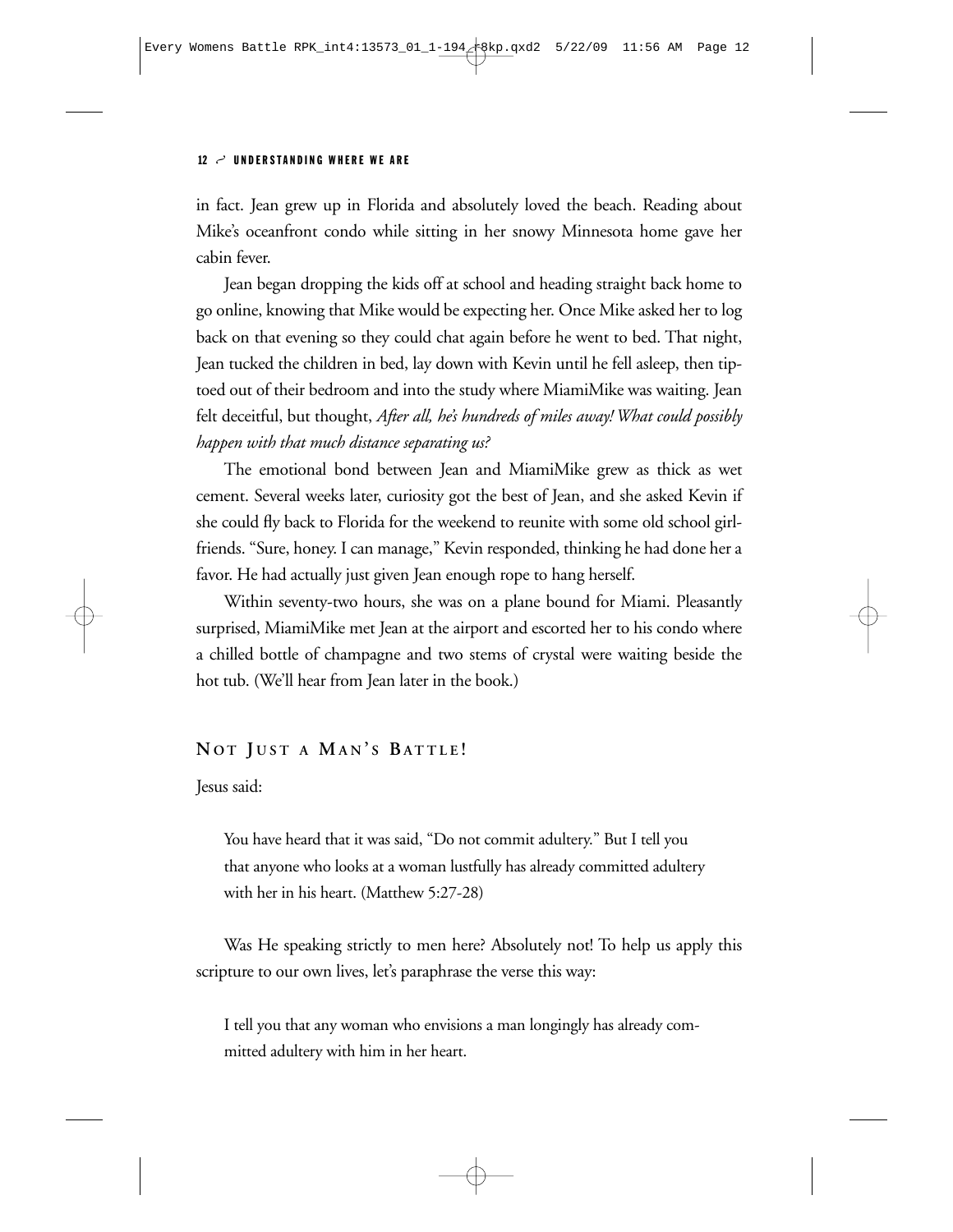When I hear people say that women don't struggle with sexual issues like men do, I cannot help but wonder what planet they are from or what rock they have been hiding under. Perhaps what they really mean is, the *physical* act of sex isn't an overwhelming temptation for women like it is for men.

Men and women struggle in different ways when it comes to sexual integrity. While a man's battle begins with what he takes in through his eyes, a woman's begins with her heart and her thoughts. A man must guard his eyes to maintain sexual integrity, but because God made women to be emotionally and mentally stimulated, we must closely guard our hearts and minds as well as our bodies if we want to experience God's plan for sexual and emotional fulfillment. A woman's battle is for sexual *and* emotional integrity.

While a man needs mental, emotional, and spiritual connection, his physical needs tend to be in the driver's seat and his other needs ride along in the back. The reverse is true for women. If there is one particular need that drives us, it is certainly our emotional needs. That's why it's said that men *give love to get sex* and women *give sex to get love.* This isn't intended to be a bashing statement, it's simply the way God made us.

Another unique difference between men and women is that many men are capable of giving their bodies to a partner without feeling the need to give their mind, heart, or soul, whereas women are relatively unable to do this. He can enjoy the act of sex without committing his heart or bonding spiritually with the object of his physical desire. A woman's body, however, goes only to someone whom she

| <b>MEN</b>                                                         | WOMEN                                                                    |
|--------------------------------------------------------------------|--------------------------------------------------------------------------|
| • crave physical intimacy                                          | • crave emotional intimacy                                               |
| • give love to get sex                                             | • give sex to get love                                                   |
| • body can disconnect from mind,<br>heart, and soul                | · body, mind, heart, and soul<br>intricately connected                   |
| • stimulated by what they see                                      | • stimulated by what they hear                                           |
| • recurrent physical needs cycle                                   | • recurrent emotional needs cycle                                        |
| • vulnerable to unfaithfulness in the<br>absence of physical touch | • vulnerable to unfaithfulness in the<br>absence of emotional connection |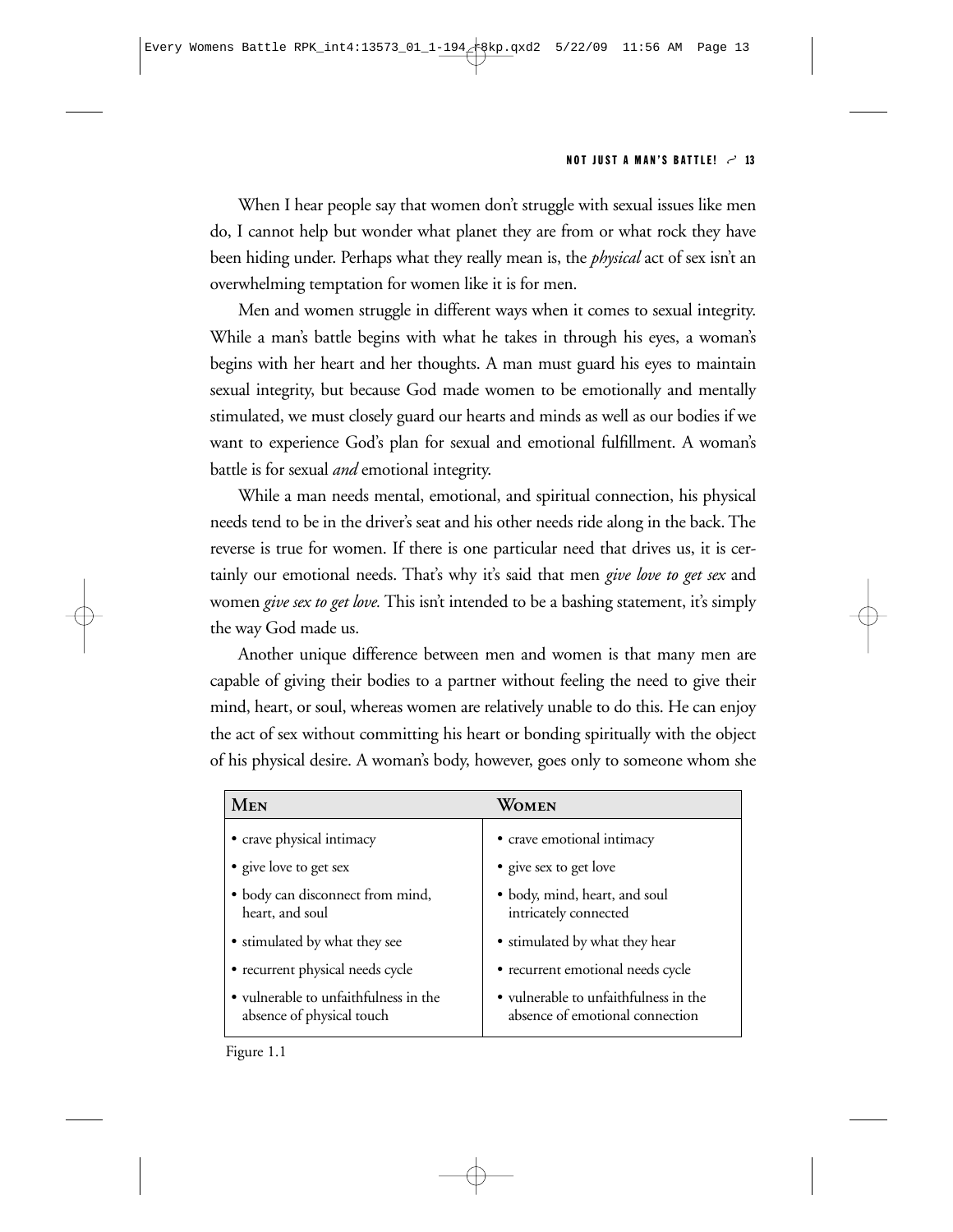thinks of night and day and with whom her heart and spirit have already connected (unless there is dysfunctional or addictive behavior involved). When she gives her mind, heart, and soul, her body is usually right behind. The four are intricately connected (more about this in the next chapter).

While men are primarily aroused by what they see with their eyes, women are more aroused by what they hear. He may fantasize about watching a woman undress, but she fantasizes about him whispering sweet nothings in her ear. The temptation to look at pornography can be overwhelming to a male, while females would much rather read the relational dialogue in a romance novel. Men want to look and touch, whereas women much prefer to talk and relate.

Most men experience a regular, recurring need for a physical, sexual release. Some feel this intense need as often as every couple of days. Others experience it a couple of times per week or even less (according to their season of life). While the frequency of the need varies from man to man, each one has his own sexual "cycle" in which he experiences these physical desires. While it may be difficult for some women to fathom that sex is actually a cyclical need for men, don't we have our own unique cycle as well? Although physical pleasure may not be a cyclical need, we long for attention and affection on a regular, recurring basis.

Just as a man would become far more vulnerable to a sexual affair if his wife rarely responded to his physical needs for a sexual release, a woman becomes far more vulnerable to an affair when her emotional needs are neglected over and over. When a woman falls into a sexual affair, most often her affair begins as an emotional one. It is out of her emotional needs that her heart cries out for someone to satisfy her innermost desires to be loved, needed, valued, and cherished. A woman's emotional needs are just as vitally important to her as a man's physical needs are to him.

Figure 1.1 (on the previous page) summarizes the distinguishing differences between how men and women respond sexually.

#### **NAIVETÉ I S N OT A VIRTUE**

Let's not be naive enough to believe that because Rebecca, Carol, Sandra, or Lacy are not acting out physically with a premarital or extramarital partner that their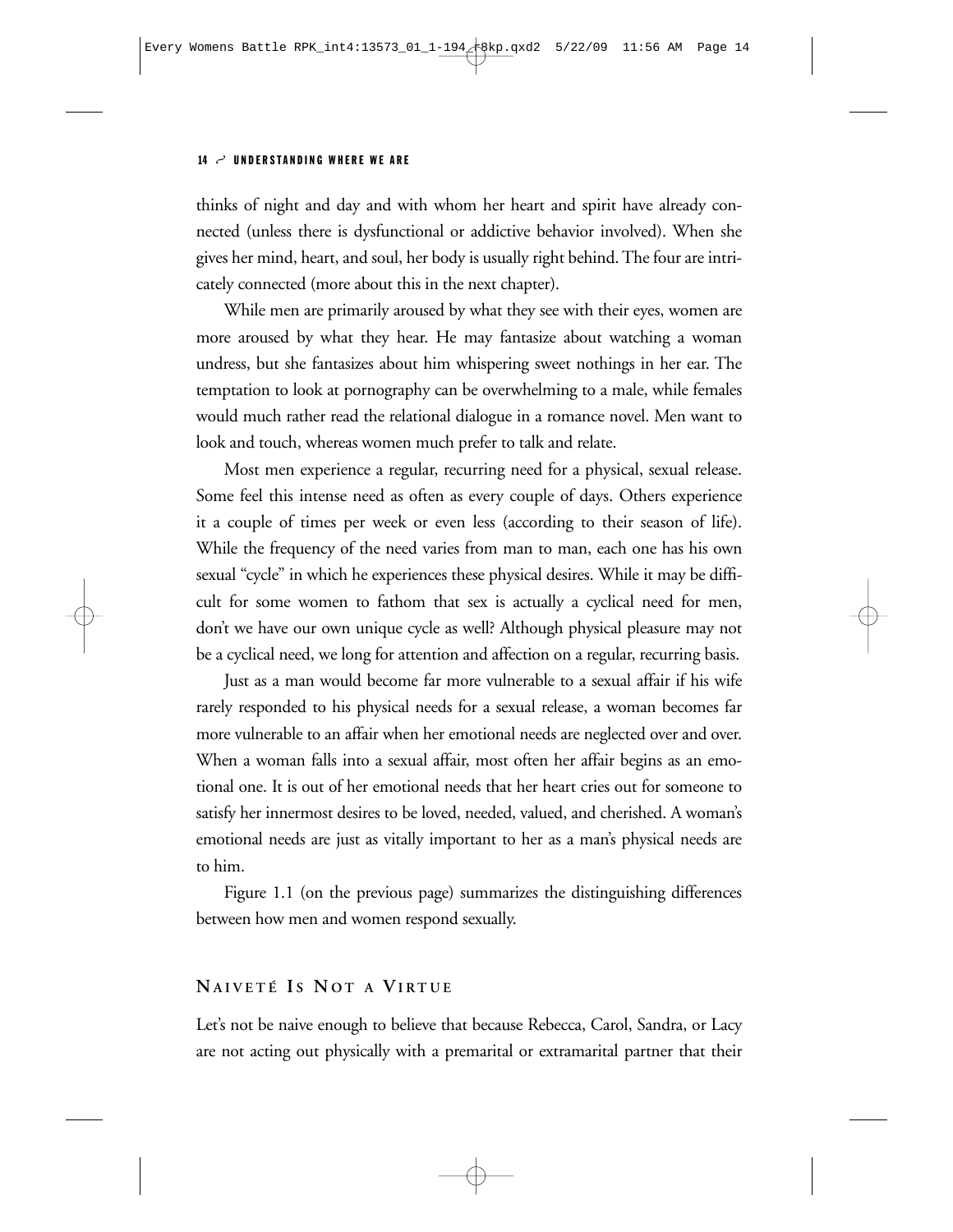actions aren't compromising their sexual integrity. Nor is it wise to think that what happened to Jean or any of the other women could never happen to us.

The apostle Paul writes:

So, if you think you are standing firm, be careful that you don't fall!… Therefore, prepare your minds for action; be self-controlled.… Do not conform to the evil desires you had when you lived in ignorance. But just as he who called you is holy, so be holy in all you do; for it is written: "Be holy, because I am holy."… Among you there must not be even a hint of sexual immorality. (1 Corinthians 10:12; 1 Peter 1:13-16; Ephesians 5:3)

Paul understood our very human tendency to live in denial, closing our eyes to the things in our lives that may need to change. Change is hard work, and we would rather stay as we are. But this is not how God has called us to live. He wants to help us control our minds and our desires so that we can be more like Him. He wants to help us discover His plan for relational satisfaction. But we can't do this if we insist on keeping our eyes closed to the compromise that robs us of ultimate sexual and emotional fulfillment.

To help you open your eyes to your own struggle for sexual and emotional integrity, I encourage you to take the following quiz.

#### **A R E Y O U E NGAGED IN A BATTLE ?**

Please put a checkmark in the Yes or No column in response to the following questions:

|                                                                 | Yes/No |
|-----------------------------------------------------------------|--------|
| 1. Is having a man in your life or finding a husband something  |        |
| that dominates your thoughts?                                   |        |
| 2. If you have a man in your life, do you compare him to other  |        |
| men (physically, mentally, emotionally, or spiritually)?        |        |
| 3. Do you often think of what your life will be like after your |        |
| husband is dead, wondering who the "next man" in your life      |        |
| could be?                                                       |        |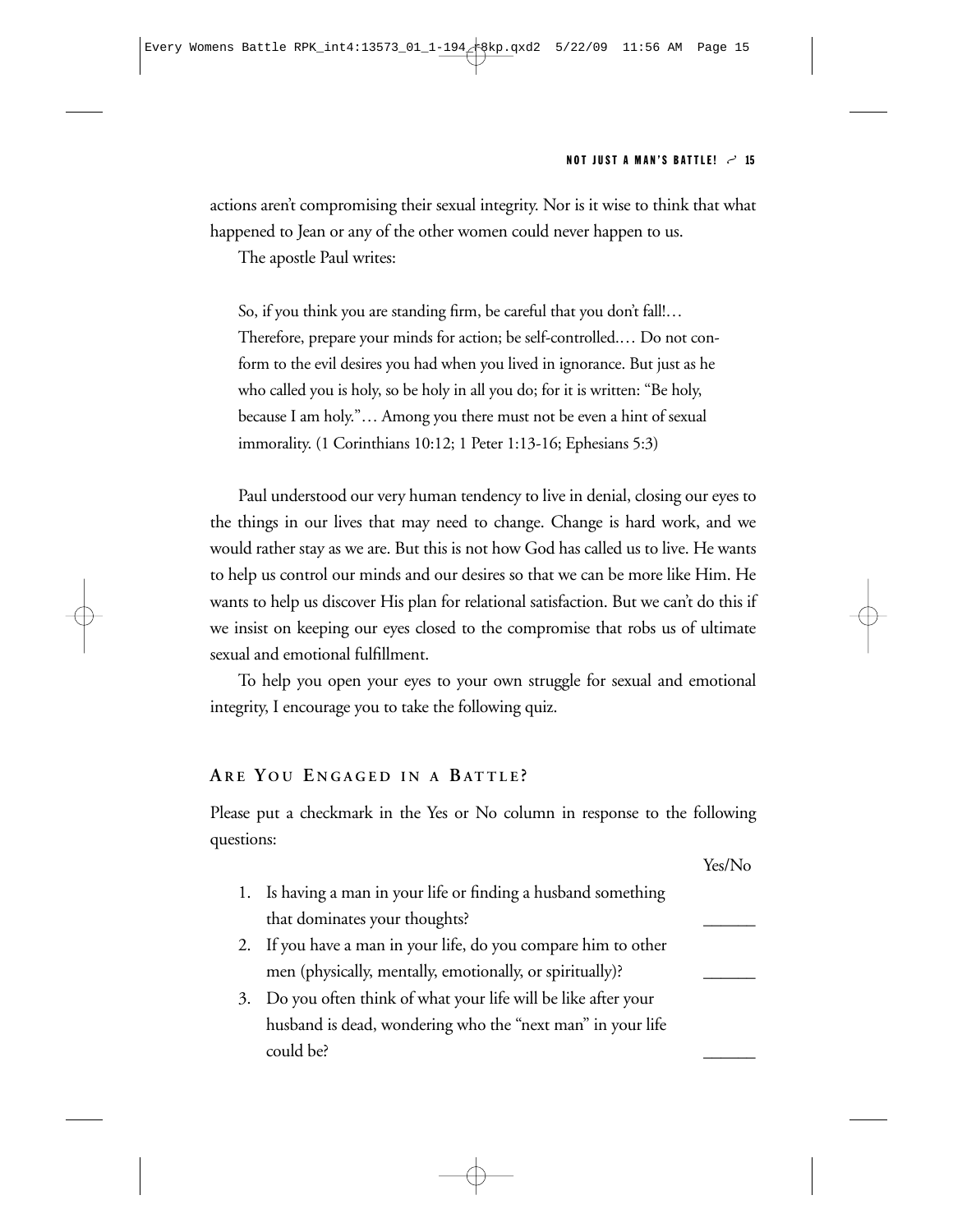| 4. Do you have sexual secrets that you don't want anyone else     |  |
|-------------------------------------------------------------------|--|
| to know about?                                                    |  |
| 5. Do you feel like a nobody if you don't have a love interest    |  |
| in your life? Does a romantic relationship give you a sense       |  |
| of identity?                                                      |  |
| 6. Do you seem to attract bad or dysfunctional relationships      |  |
| with men?                                                         |  |
| 7. Do men accuse you of being manipulative or controlling?        |  |
| 8. Do you feel secretly excited or powerful when you sense that   |  |
| a man finds you attractive?                                       |  |
| 9. Do you have a difficult time responding to your husband's      |  |
| sexual advances because you feel he should meet your needs        |  |
| first?                                                            |  |
| 10. Is remaining emotionally or physically faithful to one person |  |
| a challenge for you?                                              |  |
| 11. Do you often choose your attire in the morning based on the   |  |
| men you will encounter that day?                                  |  |
| 12. Do you find yourself flirting or using sexual innuendos (even |  |
| if you do not intend to) when conversing with someone you         |  |
| find attractive?                                                  |  |
| 13. Do you resent the fact that your husband wants sex more often |  |
| than you do, or wish that he would just masturbate so that you    |  |
| would not have to perform sexually?                               |  |
| 14. Do you have to masturbate when you get sexually aroused?      |  |
| 15. Do you read romance novels because of the fantasies           |  |
| they evoke within you or because they arouse you                  |  |
| sexually?                                                         |  |
| 16. Have you ever used premarital or extramarital relationships   |  |
| to "medicate" your emotional pain?                                |  |
| 17. Is there any area of your sexuality that (1) is not known by  |  |
| your husband, (2) is not approved of by your husband, or          |  |
| (3) does not involve your husband?                                |  |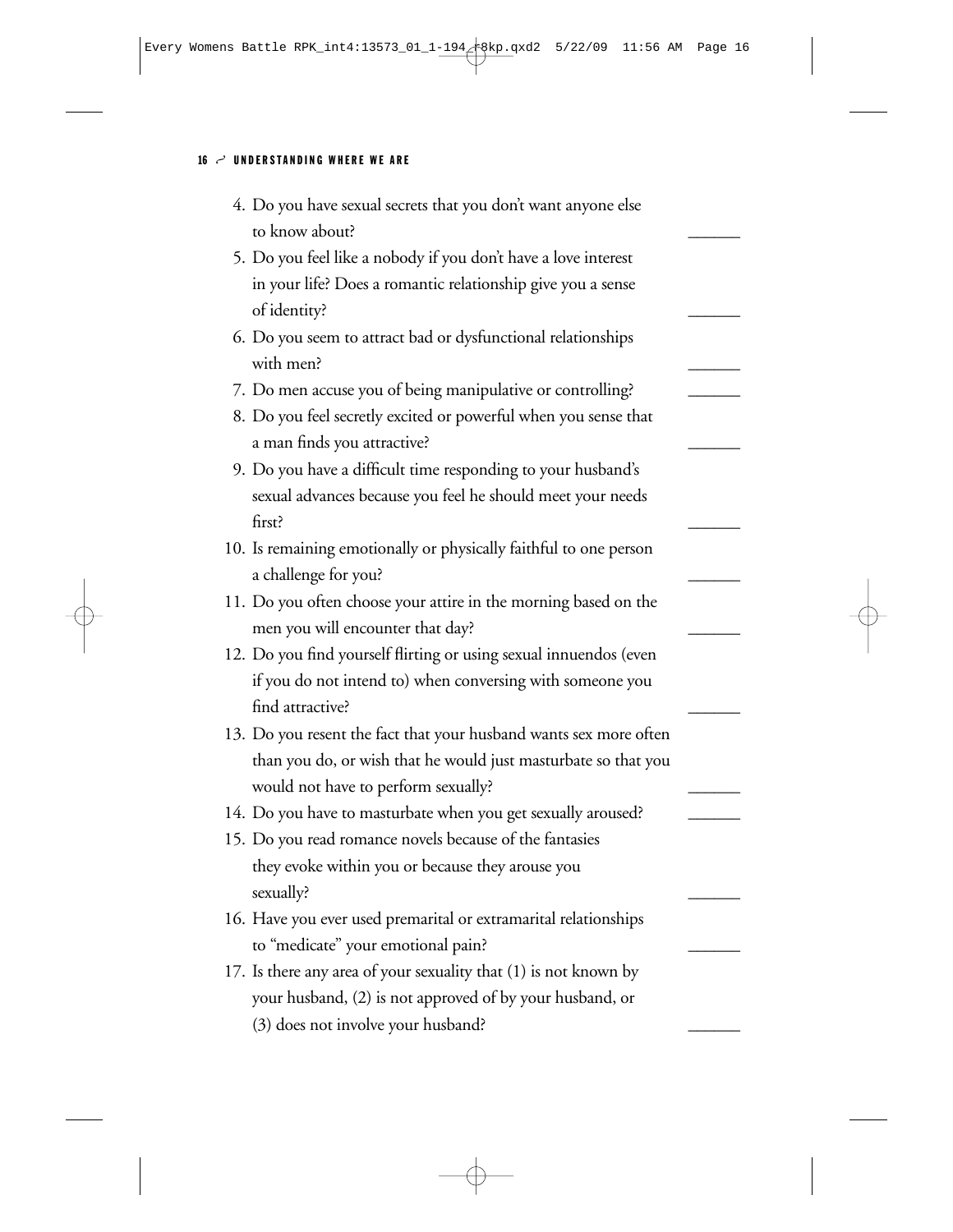| 18. Do you spend more time or energy ministering to the needs of  |  |
|-------------------------------------------------------------------|--|
| others through church or social activities than to your husband's |  |
| sexual needs?                                                     |  |
| 19. Do you use pornography either alone or with a partner?        |  |
| 20. Do you fantasize about being intimate with someone other      |  |
| than your husband?                                                |  |
| 21. Do you have a problem making and maintaining close female     |  |
| friends?                                                          |  |
| 22. Do you converse with strangers in Internet chat rooms?        |  |
| 23. Have you ever been unable to concentrate on work, school,     |  |
| or the affairs of your household because of thoughts or           |  |
| feelings you are having about someone else?                       |  |
| 24. Do you think the word <i>victim</i> describes you?            |  |
| 25. Do you avoid sex in your marriage because of the spiritual    |  |
|                                                                   |  |
| guilt or dirty feeling you experience afterward?                  |  |

There is no "magic number" that will determine your level of sexual or emotional integrity. However, if reading through these questions has awakened you to the fact that your sexual activity, romantic behavior, or emotional attachments are a hindrance to your spiritual growth or intimacy in marriage, this book is designed to help you achieve victory in your area of struggle.<sup>1</sup>

Let's open our eyes to understand this gift of sexuality more fully and to dispel some of the myths that have perhaps kept you, like many other women, entrenched in this battle. The coming chapters will help you to:

- 1. understand the complexity of sexuality and better understand women's unique struggle with emotional integrity (chapter 2);
- 2. recognize the myths about sexuality that dominate our culture and how they affect a woman's sexual integrity (chapters 3 and  $4$ );
- 3. control your tendencies to look for love in all the wrong places, whether this is a physical, mental, or emotional battle for you (chapters 5-8);